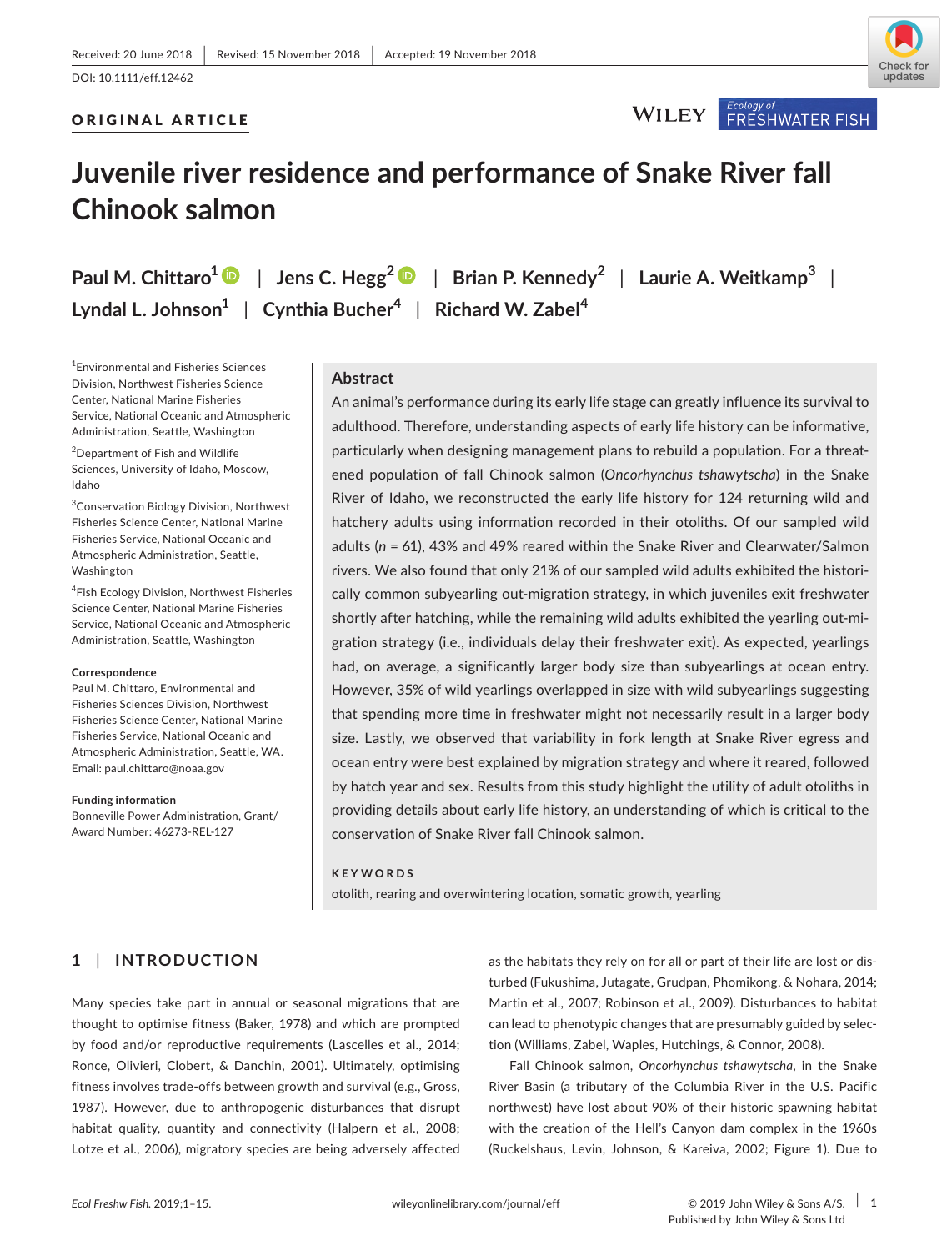

dramatic declines in its abundance, Snake River fall Chinook salmon was listed as threatened under the Endangered Species Act, ESA, in 1992 (Pacific Fisheries Management Council, 2014). Several factors continue to limit its recovery including migration through eight dams (Mathur, Heisey, Euston, Skalski, & Hays, 1996; Singer et al., 2013), dam‐altered hydrology and water temperature (Geist, Deng, Mueller, Brink, & Chandler, 2010; Harnish, Sharma, McMichael, Langshaw, & Pearsons, 2014; Steel & Lange, 2007), predation from invasive spe‐ cies (Kuehne & Olden, 2012), reduced availability and quality of rear‐ ing (Tiffan, Erhardt, & St. John, 2014; Tiffan, Garland, & Rondorf, 2006) and spawning habitat (Chapman, Weitkamp, Welsh, Dell, & Schadt, 1986; Geist et al., 2008; Hatten et al., 2009), harvest levels and hatchery practices (Ruckelshaus et al., 2002).

FIGURE 1 (a) Map of the Columbia and Snake rivers showing location of dams, Lyons Ferry Hatchery, and area blocked to spawning of fall Chinook salmon (*Oncorhynchus tshawytscha*). (b) Map of the Snake River watershed showing Lower Granite Dam and the three river spawning locations identified to have unique 87Sr/86Sr values (Hegg, Kennedy, Chittaro, et al., 2013): Snake River, Clearwater and Salmon rivers, and Tucannon, Grande Ronde and Imnaha rivers

Notable in this population is the presence of a relatively novel juvenile out-migration strategy for which little is understood (Connor, Burge, Waitt, & Bjornn, 2002; Williams et al., 2008). Historically, the Snake River fall Chinook salmon consisted pre‐ dominantly of a subyearling out‐migration strategy whereby juveniles migrate to the ocean a few months after their spring emergence (i.e., first feeding; Connor et al., 2002; Williams et al., 2008). Specifically, during the 1960s, the subyearling migration strategy was observed in about 97% of adult fall Chinook salmon sampled from the Columbia River (Young & Robinson, 1974), which included Snake River fall Chinook salmon (i.e., approximately 10%–20% of all individuals; Hatten et al., 2009; Myers et al., 1998). Over the last two decades, however, an increasing incidence of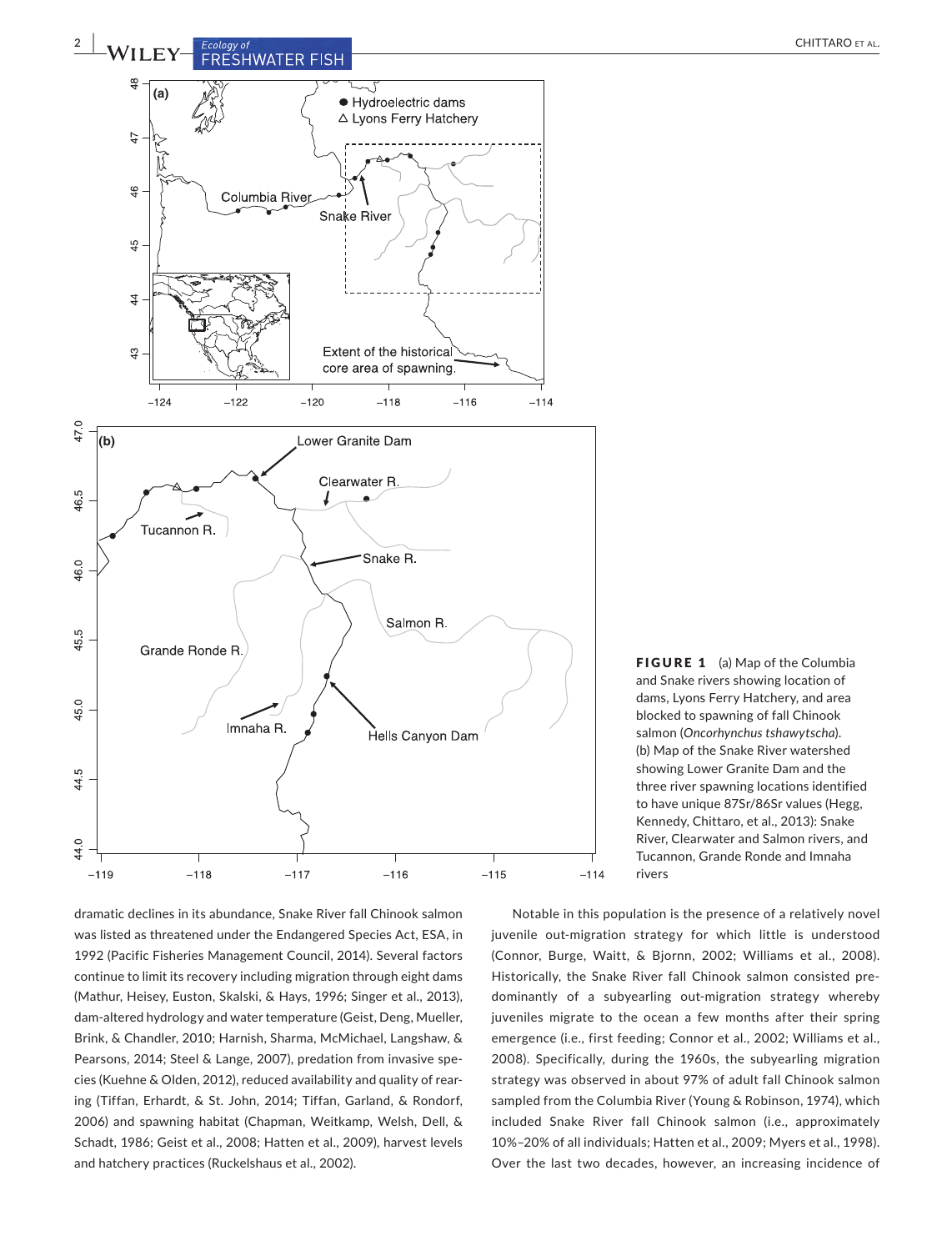**CHITTARO** ET AL. **1998** ECOLOGY OF **COLOGY OF COLOGY OF PISH WILEY**  $\frac{1}{3}$ 

a yearling out-migration strategy has been reported in which juveniles are thought to remain in freshwater for an extended pe‐ riod (i.e., overwinter) prior to migrating to the ocean the following spring (Connor, Sneva, Tiffan, Steinhorst, & Ross, 2005). In fact, from 1994 to 2001, an average of 48% of adult wild‐origin females from the Snake River basin exhibited the yearling strategy (Connor et al., 2005). Because migration timing has significant effects on the degree to which individuals overlap in space and time with vital resources (Crozier et al., 2008; Scheuerell, Zabel, & Sandford, 2009; Stearns, 1992), which in turn can impact population recov‐ ery, it is important that we identify the rivers and migration strate‐ gies that contribute individuals to the adult population.

Here, we examine the early life history of Snake River Chinook salmon by examining their otoliths, which are calcified structures used for balance. The chemical and structural analysis of a fish's hard parts, particularly scales and otoliths, make them a useful tool for acquiring information about an individuals' movement and perfor‐ mance (Campana, 1999). During the life of a fish, its otoliths grow continually by the deposition of layers of calcium carbonate and pro‐ tein, and these layers form visible increments that can be used to determine age (Jones, 1992; Stevenson & Campana, 1992). This age information together with body size–age relationships means that body size and somatic growth can be estimated for earlier points in an individuals' life (Casselman, 1987). Further, as otolith layers form, ions are deposited onto the otoliths' growing surface often at concentrations that reflect those in the environment (Bath et al., 2000), and therefore, all individuals, regardless of size and age, are marked with environmentally derived ions. The combined information provided by otolith structure and chemistry allows retrospective deter‐ mination of age‐, size‐ and location‐specific chemical signatures that can be used to assess habitat use, somatic growth and movement (Elsdon et al., 2008; Kennedy, Klaue, Blum, Folt, & Nislow, 2002; Walther & Thorrold, 2010).

In this study, we used otolith chemistry and structure as a means to investigate early life-history movement and performance of Snake River fall Chinook salmon. This population is an ideal study species because they have predictable spawning times and locations allowing adults to be readily collected, and an early life history in which they occupy chemically distinct freshwater, estuarine and ocean habitats, which can facilitate otolith‐derived reconstruction of their movement and habitat use (Hegg, Kennedy, & Fremier, 2013). The purpose of our project was threefold. First, we wanted to identify where returning adults reared as juveniles, and which juvenile out-migration strategy they exhibited (subyearling vs. yearling). Second, using somatic growth as an indicator of performance, we sought to determine whether performance varied with respect to rearing location and migration strategy. Last, we wanted to investigate the extent to which growth and size at Snake River egress and ocean entry were explained by a suite of independent variables. Results from this study are intended to help inform recovery planning for Snake River fall Chinook salmon including future habitat restoration and conservation efforts in the Snake River Basin and Columbia River.

## **2** | **MATERIAL AND METHODS**

#### **2.1** | **Study species**

The ESA listed Snake River fall Chinook salmon, an evolutionary significant unit (ESU) of Chinook salmon (*Oncorhynchus tshaw‐ ytscha*), includes wild‐origin individuals from the mainstem Snake River below the impassable Hells Canyon Dam (at river kilometre 400) and from the Tucannon, Grande Ronde, Imnaha, Salmon and Clearwater rivers (NOAA NMFSC, 2017; Figure 1). Also considered part of the ESU are individuals from four hatchery programmes, Lyons Ferry Hatchery Program, Fall Chinook Acclimation Ponds Program, Nez Perce Tribal Hatchery Program and the Oxbow Hatchery Program.

Spawning of Snake River fall Chinook salmon occurs in gravel beds primarily located within Snake and Clearwater rivers (Zabel, Haught, & Chittaro, 2010) with peak spawning occurring in November (Connor et al., 2002; Harnish et al., 2014). Individuals hatch and remain in the interstitial spaces of the gravel until spring when their yolk‐sac is depleted, after which they leave the gravel and become free-swimming juveniles (referred to as emergence; Quinn, 2005). Juveniles will then rear in freshwater habitats as they make their way downstream towards the ocean. Those juveniles that suc‐ cessfully migrate downstream will spend 1–4 years in the ocean be‐ fore returning to the Columbia River estuary and migrating upriver to spawn in freshwater.

#### **2.2** | **Fish collection and otolith preparation**

In 2011, approximately 11% of presumed wild returning adults (28,216 individuals) were randomly sampled across the run at Lower Granite Dam (Milks, Grider, & Schuck, 2013). Specifically, at Lower Granite Dam, a trap built into the fish ladder was systematically operated 10% each hour from 18 August to 20 November 2011. Trapped fish without a tag and with an intact adipose fin were con‐ sidered wild and transported to Lyons Ferry Hatchery, Washington, and the other hatcheries in the basin for the purpose of maintaining genetic diversity in the hatchery broodstock (Milks et al., 2013). We randomly subsampled 124 adult fall Chinook salmon (830 mm aver‐ age fork length: 72 mm standard deviation), representing approximately 0.4% of the total return, from Lyons Ferry Hatchery spawning operations, November 2011.

Although these sampled adults lacked an internal or external ar‐ tificial tag, such as an acoustic or radio tag, and had an intact adipose fin (injecting/attaching tags and fin clipping are procedures used in hatcheries to identify hatchery-produced individuals), we refer to them as presumed wild since not all hatchery‐produced fish are tagged and/or clipped. For the purpose of this study, we determined whether a fish was hatchery- or wild-produced using otolith microchemistry (described below).

Juvenile fall Chinook salmon (*n* = 21; 90 mm average fork length; 17 mm standard deviation) were collected during the summer of 2011 at Lower Granite Dam, the first dam fish encounter on their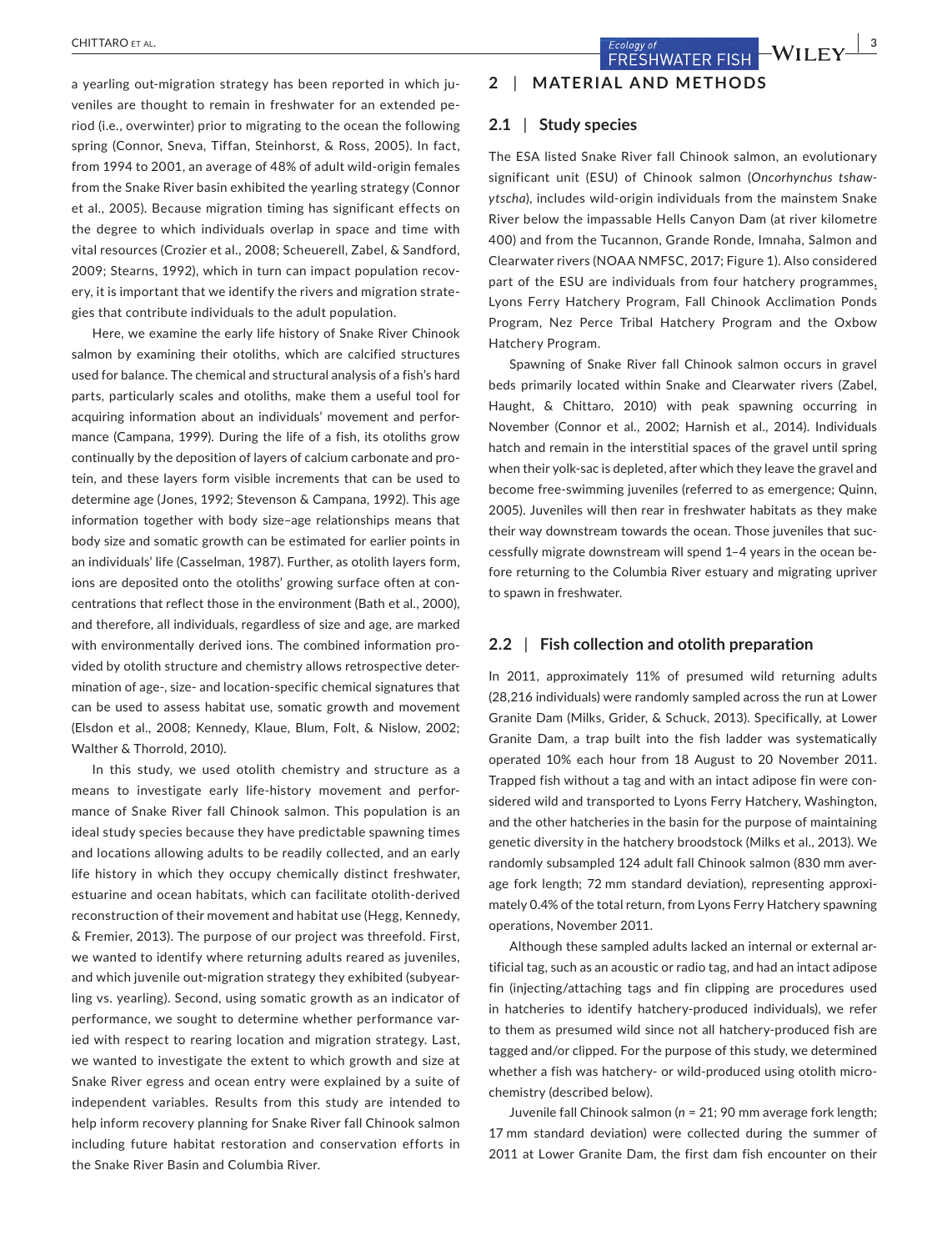**4 a** *LANTIFING EXCOLUSION OF AL.* 

path downstream, and used to evaluate the accuracy of our classification of adults to rearing location (see *Classification of adults and juveniles to rearing location*). This test of classification accuracy was possible because rearing location was known for these juveniles. Specifically, these juveniles were previously implanted with passive integrated transponder tags (PIT tags) upriver of Lower Granite Dam (located on the portion of the Snake River downstream of the Clearwater River).

We measured the fork length (mm) of each fish, removed their sagittal otoliths and placed these otoliths into dry storage. Left sagittal otoliths were mounted on glass microscope slides using thermoplastic cement (Crystal Bond, [http://www.crystalbond.](http://www.crystalbond.com) [com;](http://www.crystalbond.com) reference to trade names does not imply endorsement by the National Marine Fisheries Service, NOAA.). Each otolith from juve‐ nile and adult Chinook salmon was polished on both sides in a sag‐ ittal plane using slurries (600‐grit silicon carbide, 5.0 alumina oxide and 1.0 micropolish;<http://www.buehler.com>) and a grinding wheel with Buehler© 1500 micropolishing pads. Polishing ceased when the core was visible. We photographed polished otoliths using a digital camera (Leica DFC450) mounted on a compound microscope

(Zeiss©). To back‐calculate brood year of each adult, age was pro‐ vided by Washington Department of Fish and Wildlife Fish Ageing Laboratory and was based on scale analysis of three scales taken dorsal to the lateral line and posterior to the dorsal fin as described in Connor et al. (2005).

#### **2.3** | **Otolith microstructure**

To reconstruct the juvenile size at Snake River egress and ocean entry from adult otoliths, we used a quadratic relationship between fork length and otolith radius that was developed for Snake River fall Chinook salmon (Zabel et al., 2010). For this relationship, Zabel et al. (2010) reported deviations between observed and predicted (from back‐calculations) fish lengths had a mean of −0.9 mm and a standard deviation of 3.5 mm. To use this relationship to estimate size at Snake River egress and ocean entry, we needed the otolith radius at Snake River egress and ocean entry. First, we determined the location on the otolith of Snake River egress and ocean entry using otolith microchemistry. Then, we measured otolith radius to Snake River egress and ocean entry as the distance from the otolith core



FIGURE 2 (a) Illustration of an adult otolith showing hatch, emergence and first annulus marks and the path of laser ablation (white arrow). (b) Representation showing how changes in  ${}^{87}Sr/{}^{86}Sr$  ratio of an adult Chinook salmon otolith were used to identify the otolith radius at Snake River egress and ocean entry, and whether the fish exhibited the yearling or subyearling migration strategy. Laser ablation inductively coupled plasma mass spectrometry from otolith edge to core was used to produce a time series of  ${}^{87}Sr/{}^{86}Sr$  ratio (black line). We used visual inspection of the <sup>87</sup>Sr/<sup>86</sup>Sr ratio to determine the otolith radius when an individual exited Snake River (Snake River is indicated by the horizontal grey line at 0.70960; the grey arrow corresponds to Snake River egress). We used the merging of  $87$ Sr/ $86$ Sr ratio onto the range of 0.70914–0.70922 (represented as two dashed black lines), which is centred on the global marine signature of 0.70918, to identify the otolith radius when an individual entered the ocean (indicated by a black arrow). Lastly, we determined migration strategy by comparing otolith radius at first annulus to otolith radius at ocean entry. If otolith radius to the first annulus (indicated as the vertical dashed grey line) is less than otolith radius at ocean entry, then the fish is categorised as exhibiting the yearling migration strategy; otherwise, the fish is categorised as exhibiting the subyearling strategy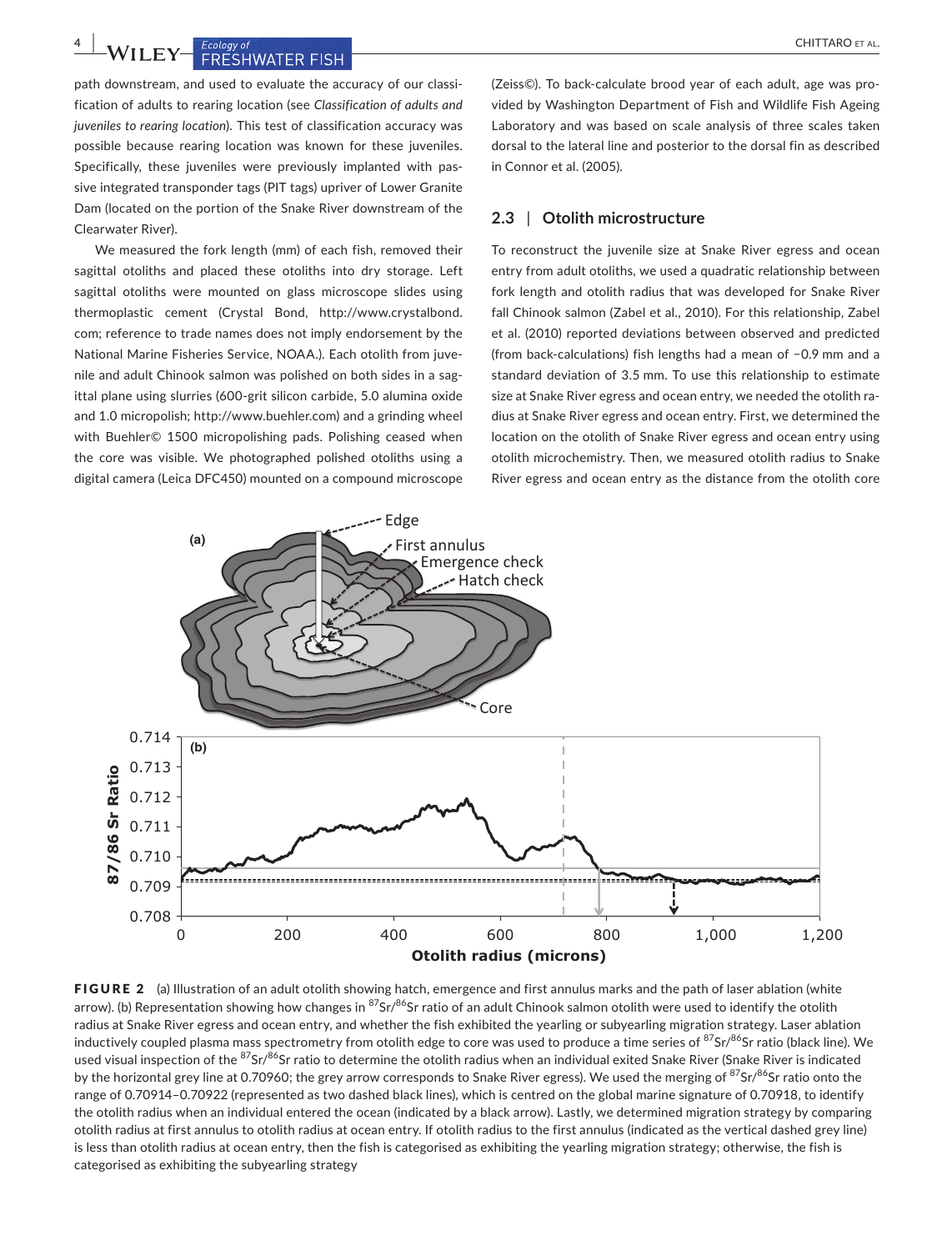**ECOLOGY OF AL.** ECOLOGY OF THE SECOLOGY OF THE SECOLOGY OF THE SECOLOGY OF THE SECOLOGY OF THE SECOLOGY OF THE SECOLOGY OF THE SECOLOGY OF THE SECOLOGY OF THE SECOLOGY OF THE SECOLOGY OF THE SECOLOGY OF THE SECOLOGY OF T

to the location on the otolith of Snake River egress and ocean entry, respectively, along a transect perpendicular to the longitudinal axis on the dorsal side of the otolith. Along this same transect, we also measured the otolith radius to the outside margin of the first annual mark (Murray, 1994). We used the otolith radius to the first annual mark to classify individuals to a migration strategy. Otolith radius was measured from digital photographs using Image Pro software (version 7.0; MediaCybernetics©).

### **2.4** | **Otolith microchemistry**

To reconstruct where adults resided as juveniles, we used the chem‐ istry of their otoliths. Polished otoliths from adults and juveniles were analysed for <sup>87</sup>Sr/<sup>86</sup>Sr at the GeoAnalytical Lab at Washington State University (Pullman, WA, USA), using a Finnigan Neptune (Thermo Scientific) multicollector inductively coupled plasma mass spectrometer with helium as the carrier gas. The mass spectrometer was coupled with a New Wave UP‐213 laser ablation sampling system (frequency of 20 Hz, 40 μm spot size; LA‐MC‐ICPMS). Using an auto‐ mated microscope stage, the laser beam moved at a speed of 10 μm/s and ablated the polished otolith along a transect from the otolith edge to its core (the transect was perpendicular to the longitudinal axis on the dorsal side of the otolith). This edge-to-core scan line on the otolith corresponds to the entire life of the fish (Figure 2a).

Data acquisition of the LA‐MC‐ICPMS lasted 250 s, 14 s of which were designated for instrument calibration and gas background counts prior to the start of each ablation. Data were recorded with a 0.262 s integration time. Measurement of  $87$ Sr/ $86$ Sr was calculated and corrected through simultaneous measurement of 83Kr, 84Sr, 85Rb, 86Sr, 87Sr and 88Sr. Measurements were mass‐bias corrected and corrected for interferences in 86Kr, 87Rb and Ca di‐ mers using natural ratios, similar to Woodhead, Swearer, Hergt, and Maas (2005) and Barnett‐Johnson, Ramos, Grimes, and MacFarlane (2005). To evaluate measurement error, we analysed a marine shell standard that was assumed to be in equilibrium with the global marine value of  ${}^{87}Sr/{}^{86}Sr$  (0.70918) (Faure & Mensing, 2004). The marine shell standard was analysed 3–4 times every 15–20 otolith samples. During the course of this study, the average  $87$ Sr $/86$ Sr ratio for the marine shell was 0.709197 (*SD* = 0.000036, *n* = 21). Values of otolith 87Sr/86Sr ratio were adjusted daily using a correction factor calculated each analysis day from the average deviation of the shell standard to the marine value (Hegg, Kennedy, Chittaro et al., 2013).

To estimate whether an individual was wild‐ or hatchery‐pro‐ duced, we relied upon otolith microchemistry. Work by Hegg (2017) and Hegg, Kennedy, and Chittaro (2018) differentiated juvenile Snake River fall chinook salmon of known‐origin based on unique 87Sr/86Sr ratio and trace element ratios (25Mg: 43Ca, 55Mn: 43Ca, 66Zn:43Ca, 86Sr:43Ca, 138Ba:43Ca and 208Pb:43Ca). They re‐ ported that with this multielement approach, on average, 92.6% of their 302 juveniles of known‐origin were correctly classified among six locations in the Snake River basin, including the Lyons Ferry and Nez Perce hatcheries (Heggs, 2017). We applied this multielement technique to the 124 presumed wild adults of this study to identify hatchery- and wild-produced individuals and thereby incorporate this hatchery‐wild classification into our analyses of early life‐history residence, size and growth.

Trace elemental ratios were measured using a Finnigan Element 2 (Thermo Scientific) high‐resolution ICP–MS (with helium as the carrier gas), coupled with the New Wave laser ablation system (New Wave UP‐213) at the GeoAnalytical Facility of Washington State University. The laser beam moved from otolith edge to core at a speed of 10 μm/s and had a 30 μm spot size. Data were recorded with a 1 s integration time (Hegg et al., 2018). Trace element counts were corrected to the SRM 610 standard and corrected to calcium using a ten second, within‐run blank. Limits of detection for each element were calculated as 3 X standard deviation from the mean of the blank. Expressed as a ratio of elements to calcium resulted in detection limits of Sr/Ca 0.029 mm/mol, Ba/Ca 0.023 mm/mol, Mn/ Ca 0.031 mm/mol and Mg/Ca 0.022 mm/mol (Hegg et al., 2018).

#### **2.5** | **Life stage determination**

One of our goals was to reconstruct juvenile river residence for each adult during two early life-history stages: rearing and overwintering. To reconstruct where fish resided during both of these stages, we calculated average  ${}^{87}Sr/{}^{86}Sr$ , across 20  $\mu$ m, for rearing and overwintering sections within the juvenile portion of adult otoliths.

The rearing and overwintering sections of the otolith were de‐ fined as the portions of the otolith between 250 and 500 μm from the otolith core and between 500  $\mu$ m and the radius from the core corresponding to when a fish exited the Snake River respectively. These rearing and overwintering portions of each otolith were based on findings from our study of otolith radius at Snake River egress. In particular, most of our sampled adults (~60%) showed evidence of egress from Snake River (i.e.,  ${}^{87}Sr/{}^{86}Sr$  ratio that fell below 0.70960) between a radius of 500 and 800 μm. Therefore, we targeted a rearing  ${}^{87}$ Sr/ ${}^{86}$ Sr ratio to be between 250 and 500 µm and an overwintering  ${}^{87}$ Sr/ ${}^{86}$ Sr ratio beyond 500 µm.

Because rearing location was known for the 21 juveniles col‐ lected at Lower Granite Dam, we quantified the 87Sr/86Sr ratio associated with rearing location so as to evaluate our classification accuracy. To determine the rearing  $87$ Sr/ $86$ Sr ratio for otoliths from juveniles, we used the same procedure for determining the rearing  $87$ Sr/ $86$ Sr ratio for otoliths from adults; that is, we targeted the portion of otolith between a radius of 250 and 500 μm from the core.

## **2.6** | **Classification of adults and juveniles to rearing location**

Results from Hegg, Kennedy, Chittaro, et al. (2013) indicated that  $87$ Sr/ $86$ Sr ratio for water samples (taken across seasons and years in the Snake River basin) was significantly different among major spawning locations, (a) Clearwater and Salmon rivers; (b) Snake River; and (b) Tucannon, Grande Ronde and Imnaha rivers. For the purpose of this study, Snake River was defined as the section of Snake River upstream of the reservoir created by dams near the confluence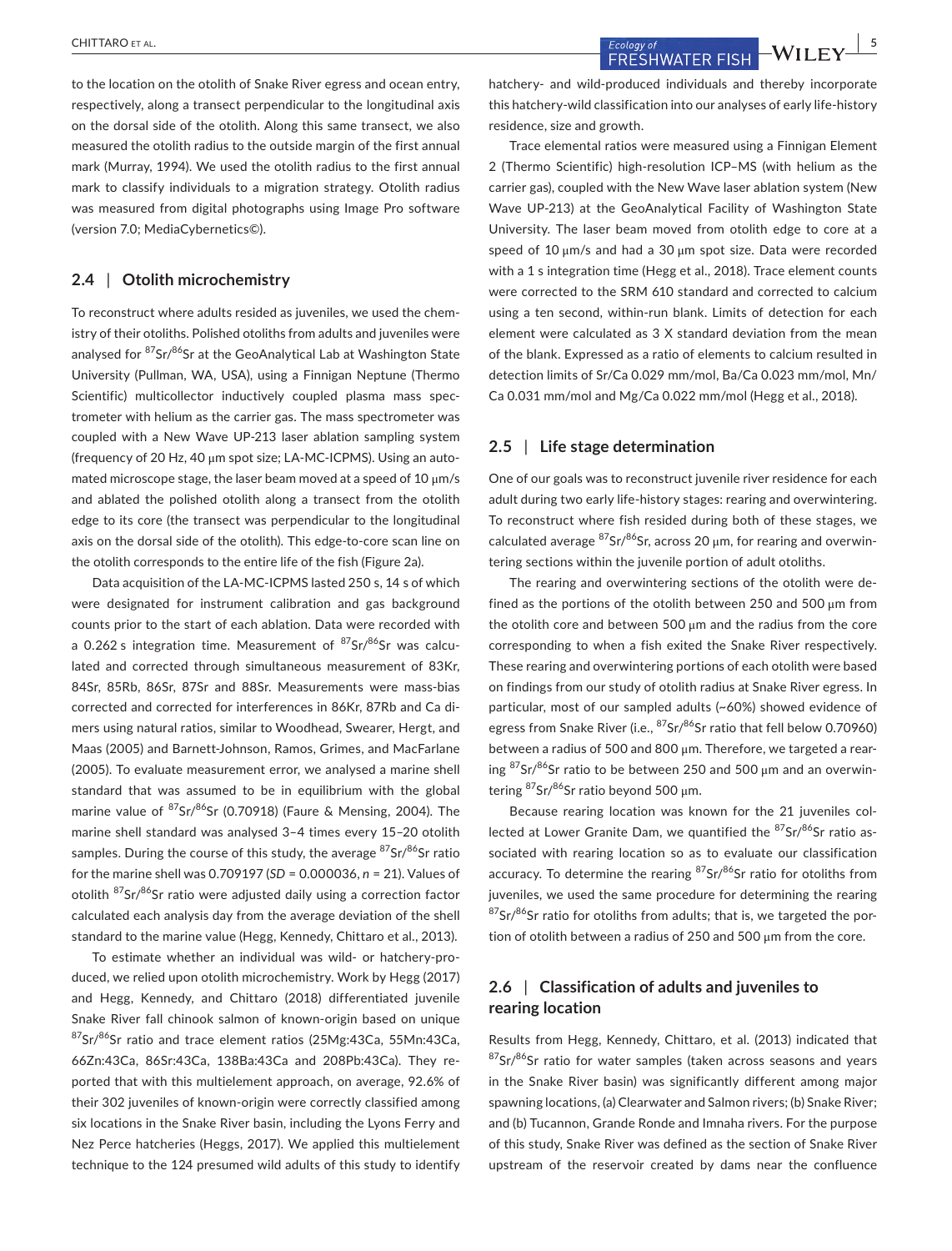## **6 |**  CHITTARO et al.

between the Snake and Clearwater rivers and downstream of Hells Canyon Dams (Figure 1).

Because there is a direct relationship between  $87$ Sr/ $86$ Sr ratio in otoliths and water (Kennedy, Folt, Blum, & Chamberlain, 1997), we used the  $87$ Sr/ $86$ Sr ratio in water to represent the chemical signatures for each of the three locations (taken from Hegg, 2017; Hegg et al., 2018). We then classified the rearing and overwintering  $87$ Sr/ $86$ Sr ratio from otoliths of our collected adults to the three locations (for details about the overwintering classification see *Identification of mi‐ gration strategy and overwintering location*). This classification of oto‐ lith  $87$ Sr/ $86$ Sr ratio, representing the rearing and overwintering portion of an individuals' life history, to water  $87$ Sr/ $86$ Sr ratio from the three locations was done through the use of the {mixtools} package for R. {mixtools} is an expectation‐maximisation algorithm that uses an iter‐ ative method to maximise posteriori probability estimates of, in our study, location assignments for each fish (Benaglia, Chauveau, Hunter, & Young, 2009). For an individual to be classified to one of the three locations, we required the posterior probability to be greater than or equal to 0.66 (i.e., two times greater than random chance of 0.33).

We also classified the rearing  $87$ Sr/ $86$ Sr ratio from the otoliths of juveniles to which their rearing location was known. The purpose of classifying juveniles to their rearing location was to evaluate the ability of {mixtools} to correctly classify juveniles when rearing lo‐ cation was known: all 21 juveniles reared in Snake River. Lastly, to investigate the rearing and overwintering assignments of hatchery‐ and wild‐produced fish, we performed separate classifications with {mixtool} on fish categorised as hatchery‐ or wild‐produced.

## **2.7** | **Identifying migration strategy and overwintering location**

For each adult, we assigned a migration strategy (i.e., yearling or sub‐ yearling) using a combination of otolith radius to the first annual mark and otolith radius at ocean entry (Figure 2b). A fish was categorised as exhibiting a subyearling strategy if its otolith radius at ocean entry was less than its radius to the first annulus. Alternatively, a fish was categorised as exhibiting a yearling strategy if its otolith radius at ocean entry was greater than or equal to its radius to the first annulus. This classification is comparable to that used by Connor et al. (2005) on scales from fall Chinook salmon. Otolith radius corresponding to ocean entry was measured at the convergence of <sup>87</sup>Sr/<sup>86</sup>Sr ratio, from the edge-to-core scan, onto the range of 0.70914-0.70922, which is centred on the global marine signature of 0.70918 (Figure 2b).

For those individuals that we categorised as exhibiting the yearling migration strategy, we also determined where they over‐ wintered. Our assessment of overwintering location used the same statistical approach (i.e., {mixtools} package for R) outlined in the *Classification of adults and juveniles to rearing location*.

## **2.8** | **Body size and growth**

To estimate fork length at Snake River egress and ocean entry from adult otoliths, we first determined where on each otolith these two

points in time occurred by using data of  $87$ Sr $/86$ Sr ratio from the otolith edge‐to‐core scans. As previously mentioned, otolith radius at ocean entry was measured at the point on the edge-to-core scan where the  $87$ Sr/ $86$ Sr ratio converged with the range of 0.70914-0.70922, which is centred on the global marine signature of 0.70918 (Figure 2b). In contrast, otolith radius at Snake River egress was measured at the point on the edge-to-core scan where  $87$ Sr $/86$ Sr ratio was 0.70960 (Snake River <sup>87</sup>Sr/<sup>86</sup>Sr ratio). Next, we input these values of otolith radius at Snake River egress and ocean entry into the quadratic rela‐ tionship between fork length and otolith radius developed for Snake River fall Chinook salmon (Zabel et al., 2010) and calculated fork length at Snake River egress and ocean entry. From these estimates of fork length, we then calculated the amount of somatic growth (mm) each fish experienced during the interval of time between Snake River egress and ocean entry (i.e., fork length at Snake River egress sub‐ tracted from fork length at ocean entry). Finally, we used one‐way ANOVA to evaluate whether fork length and growth varied signifi‐ cantly among fish classified to different rearing and overwintering locations, migration strategies and hatchery‐ or wild‐produced.

We used a generalised linear modelling (glm) approach to investigate the extent to which body size (i.e., fork length at Snake River egress and ocean entry) and growth of juvenile Chinook salmon were explained by a suite of five independent variables. We included hatch year (*n* = 4 in 2007, 103 in 2008 and 17 in 2009) to account for different conditions in the freshwater habitat across years, and rear‐ ing location to account for different conditions across habitat areas (see Table 1 for sample sizes). Sex, migration strategy and hatchery‐ or wild‐produced were included to account for phenotypic or geno‐ typic differences among groups of fish. We ran 32 models (including a null model with no effects) representing all possible combinations of the aforementioned data set of five variables. All model parame‐ ters were estimated by maximising the likelihood function.

To compare models, we calculated four values for each model: Akaike's information criterion (AIC), delta AIC, relative likelihood and AIC weight. Smaller AIC values indicate "better" models and when comparing two models, with delta AIC being the difference in AIC between two models (Akaike, 1973; Burnham & Anderson, 2002). A delta AIC of <2 indicates little difference between competing models; a delta AIC of 2–10 indicates moderate support for a difference between the models, and a delta AIC of >10 indicates strong support (Burnham & Anderson, 2002). Relative likelihood represents the likelihood of a model given the data, whereas AIC weight is the discrete probability of each model (Burnham & Anderson, 2002). The best model was de‐ fined as having the lowest AIC, although preference was given to the simplest model if two or more models had a delta AIC of less than 2.

## **3** | **RESULTS**

## **3.1** | **Classification of adults and juveniles to rearing location**

Our rearing classification of all (*n* = 124) adults (i.e., pooled hatch‐ ery‐ and wild‐produced) revealed that 74% of these fish reared in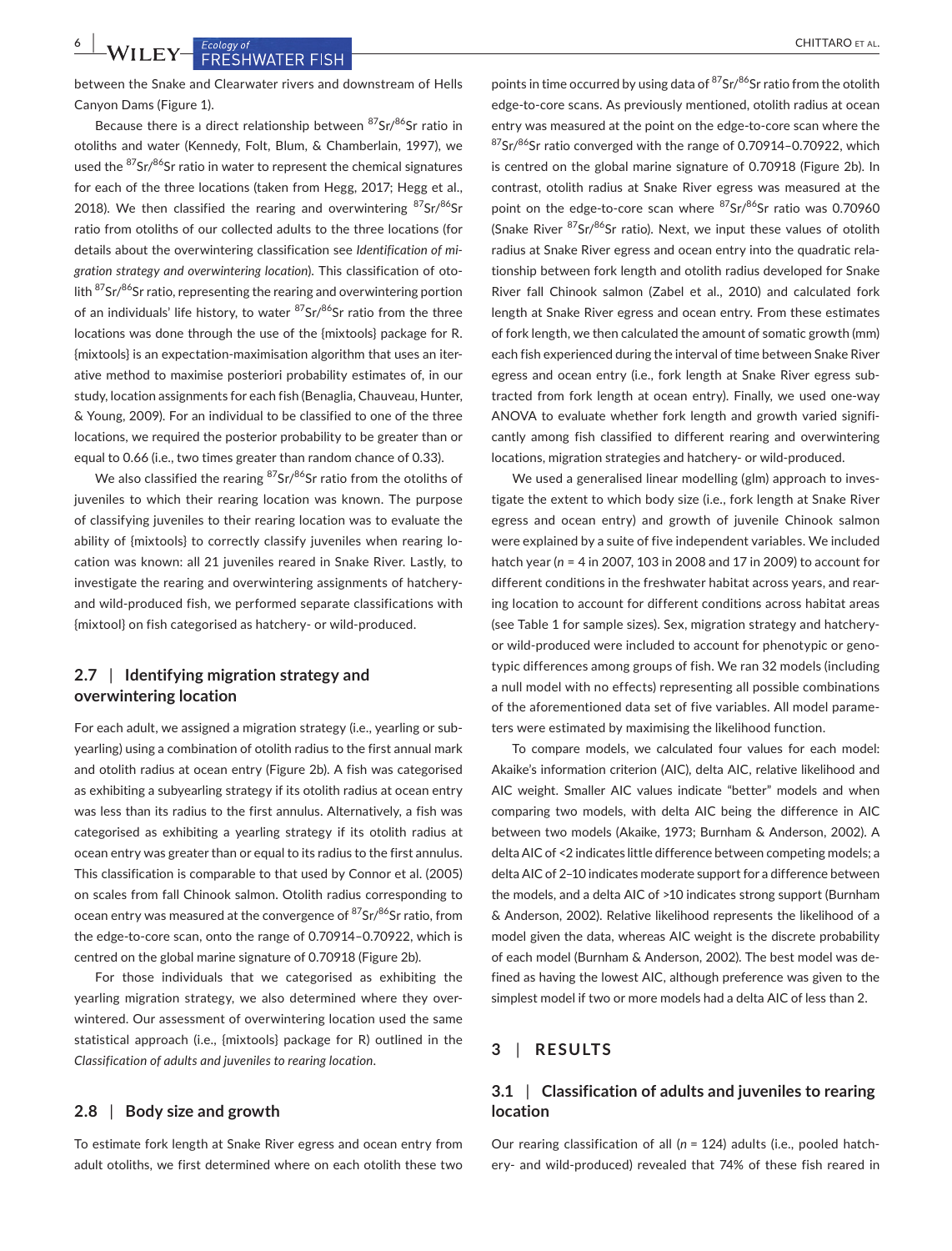TABLE 1 Predicted rearing and overwintering location of adult fall Chinook salmon based on maximum-likelihood estimation. The number (and percent) of hatchery‐ and wild‐produced fish that were classified to each rearing and overwintering location is indicated, as is the respective number (and percent) of individuals that exhibited the yearling migration strategy

|                                      | Pooled hatchery- and<br>wild-produced fish | Wild-produced fish       |              | Hatchery-produced fish |              |
|--------------------------------------|--------------------------------------------|--------------------------|--------------|------------------------|--------------|
| <b>Classification type and area</b>  | Number of fish (%)                         | Number of fish<br>$(\%)$ | Yearling (%) | Number of fish<br>(%)  | Yearling (%) |
| Rearing                              |                                            |                          |              |                        |              |
| Tucannon, Grande Ronde<br>and Imnaha | 2(2)                                       | 2(3)                     | O(0)         | 3(5)                   | 2(5)         |
| Clearwater, Salmon                   | 28 (22)                                    | 30(49)                   | 23 (48)      | 3(5)                   | 1(2)         |
| Snake                                | 92(74)                                     | 26(43)                   | 22(46)       | 57 (90)                | 41 (93)      |
| Unassigned                           | 2(2)                                       | 3(5)                     |              |                        |              |
| Total sample size                    | 124                                        | 61                       | 48 $(79^a)$  | 63                     | 44 $(70^a)$  |
| Overwintering                        |                                            |                          |              |                        |              |
| Tucannon, Grande Ronde<br>and Imnaha | 5(5)                                       |                          | 3(6)         |                        | 37(84)       |
| Clearwater, Salmon                   | 9(10)                                      |                          | 7(15)        |                        | 2(5)         |
| Snake                                | 75 (82)                                    |                          | 38(77)       |                        | O(0)         |
| Unassigned                           | 3(3)                                       |                          | 1(2)         |                        | 5(11)        |
| Total sample size                    | 92                                         |                          | 48           |                        | 44           |

<sup>a</sup>Migration strategy was not determined for one wild-produced and two hatchery-produced fish.

Snake River, 22% in Clearwater and Salmon rivers, 2% in Tucannon, Grand Ronde and Imnaha rivers, and 2% were unassigned (Table 1). Of these adults, 61 and 63 were classified as wild‐ and hatchery‐ produced, respectively. Results of our rearing classification of wild adults indicated that 49% of these individuals reared in Clearwater and Salmon rivers, 43% reared in Snake River, 3% in Tucannon, Grand Ronde and Imnaha rivers, and 5% unassigned (Table 1). In terms of hatchery adults, our rearing classification among the three locations indicated that 90% reared in Snake River; 5% in Tucannon, Grand Ronde and Imnaha rivers; and 5% in Clearwater and Salmon rivers (Table 1). Individual assignment probabilities were generally high, such that all but 4 adults were assigned to a rearing location with >70% probabilities, and 3 others were not assigned owing to prob‐ abilities <65%. The test of classification accuracy, which used rearing signatures from otoliths of collected juveniles for which rearing location was known, indicated that 17 individuals out of 21 (81%) were correctly classified to Snake River; 2 were assigned to Tucannon, Grand Ronde and Imnaha rivers; 1 was assigned to Clearwater and Salmon rivers; and 1 was unassigned.

## **3.2** | **Identifying migration strategy and overwintering locations**

Of 124 wild and hatchery adults, the majority (76%) were cat‐ egorised as exhibiting a yearling strategy. Three individuals were not assigned a strategy because their otolith annual mark could not be visually identified. Our overwintering classification of all yearling adults (i.e., pooled hatchery‐ and wild‐produced; *n* = 92) revealed that 82% of these fish overwintered in Snake River; 10% in Clearwater and Salmon rivers; 5% in Tucannon, Grand Ronde and Imnaha rivers; and 3% were unassigned (Table 1). Our overwinter‐ ing classification of wild‐produced adults indicated that the majority (77%) of individuals overwintered in Snake River (0% of the hatchery adults), 15% in Clearwater and Salmon rivers (5% of the hatchery adults), 6% in Tucannon, Grand Ronde and Imnaha rivers (84% of the hatchery adults), and 2% were unassigned (11% of the hatchery adults; Table 1). Of our wild yearlings, 38% were assigned the same location as both their rearing and overwintering location; 31% were assigned to Snake River and 7% to Clearwater and Salmon rivers. Individual assignment probabilities were generally high, such that all but two adults were assigned to a overwintering location with >70% probabilities, and 6 others were unassigned.

### **3.3** | **Body size and growth**

Forty percent of wild returning adults that exhibited the yearling strategy overlapped in terms of fork length at Snake River egress with individuals that exhibited the subyearling strategy, while 35% of individuals overlapped in size at ocean entry. Specifically, our back‐ calculated estimates of fork length at Snake River egress ranged from 116–167 and 124–298 mm for wild subyearlings and yearlings, respectively, while fork length at ocean entry ranged from 128–189 and 140–323 mm for wild subyearlings and yearlings respectively (Figure 3a,b). For hatchery fish, estimates of fork length at Snake River egress ranged from 106–170 and 124–316 mm for subyear‐ lings and yearlings, respectively, while fork length at ocean entry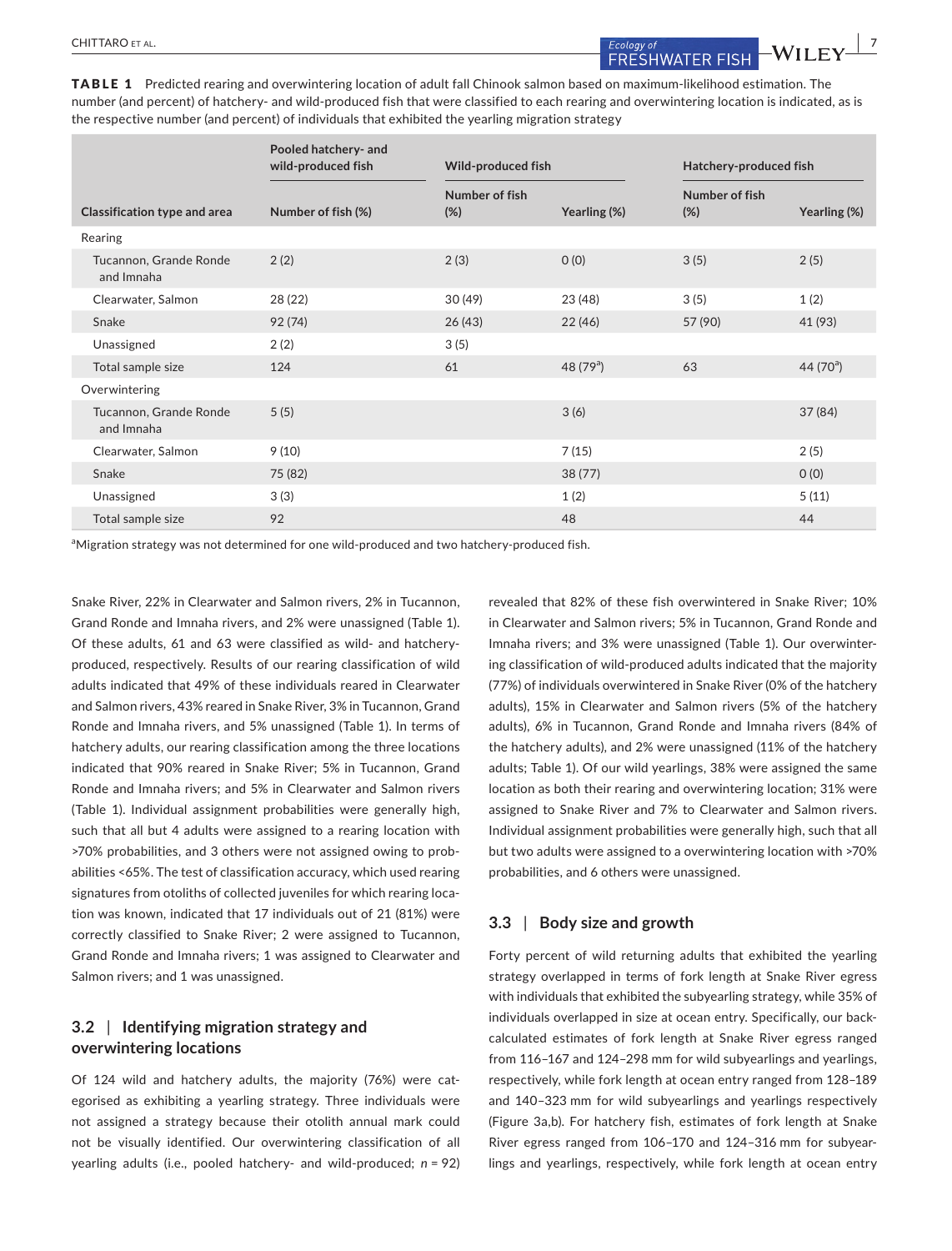



FIGURE 3 Frequency distributions of otolith-derived backcalculated estimates of fall Chinook salmon fork length at (a) Snake River egress and (b) ocean entry. Plot (c) is the percent frequency distribution of somatic growth (mm) that was accumulated between Snake River egress and ocean entry. Within each plot bars correspond to either yearling (grey bars) or subyearling (white bars) migration strategies and hatchery‐ (hatched bars) or wild‐ (solid bars) produced. Inset plots show the average (box) and standard deviation (whiskers) of hatchery‐ and wild‐produced fish with respect to subyearling and yearling migration strategies. *p*‐values from ANOVAs are indicated

ranged from 114–184 and 129–323 mm for subyearlings and year‐ lings respectively.

ANOVA results indicated that wild yearlings had a significantly larger fork length than wild subyearlings, by an average of 53

and 62 mm, at Snake River egress ( $F_{1.58}$  = 14.5, *p* < 0.001; inset of Figure 3a) and ocean entry  $(F_{1,58} = 15.9, p < 0.001$ ; inset of Figure 3b) respectively. In terms of hatchery fish, ANOVA results indicated that yearlings had a significantly larger fork length than subyearlings, by an average of 37 and 42 mm, at Snake River egress  $(F_{1.59} = 11.2)$ , *p* < 0.001; inset of Figure 3a) and ocean entry ( $F_{1.59}$  = 13.6, *p* < 0.001; inset of Figure 3b) respectively. We also observed significantly larger fork length of yearlings, relative to subyearlings, at both Snake River egress and ocean entry within hatchery‐ and wild‐produced fish that had a rearing location in Snake River and for wild‐produced fish that reared in Clearwater and Salmon rivers (Figure 4a,b), while the other rearing locations had insufficient sample sizes (i.e., *n* < 6) to permit statistical analyses. In terms of growth, 67% of all sampled fish ex‐ hibiting the subyearling and yearling strategies grew 10 mm or more during the period of time from when they exited the Snake River and entered the ocean, and no significant differences in growth were de‐ tected between migration strategies within either hatchery or wild fish (inset Figure 3c).

Our generalised linear modelling (GLM) revealed that the same two independent variables best‐explained variability in size at Snake River egress and ocean entry, as well as growth that occurred be‐ tween Snake River egress and ocean entry. Specifically, the best models consisted of migration strategy and rearing location, fol‐ lowed by sex and hatch year (Table 2). Size at Snake River egress and ocean entry was significantly greater for fish that were yearlings and reared in Clearwater and Salmon rivers. Growth was significantly greater for fish that were females, yearlings, and those reared in Clearwater and Salmon rivers.

## **4** | **DISCUSSION**

In this study, we investigated the early life history of Snake River fall Chinook salmon from adults returning to spawn so as to better com‐ prehend what freshwater habitats support rearing of juveniles that return as adults. Specifically, we reconstructed where adults reared and overwintered, whether they exhibited a subyearling or yearling migration strategy, and how big they were as they entered the ma‐ rine environment. Our results indicated that of our sampled adults the Snake River was important for both life‐history stages, that yearlings were the prevailing migration strategy, and that consider‐ able overlap in body size existed between yearlings and subyearlings suggesting that spending more time in freshwater (i.e., yearlings) might not result in a larger body size. These findings provide details about the early life history of Snake River fall Chinook salmon, an understanding of which is critical to aid in their management and conservation.

## **4.1** | **Classification rearing and overwintering locations**

Current estimates of the spawner abundance for wild Snake River fall Chinook salmon are approximately 2,200 individuals (Cooney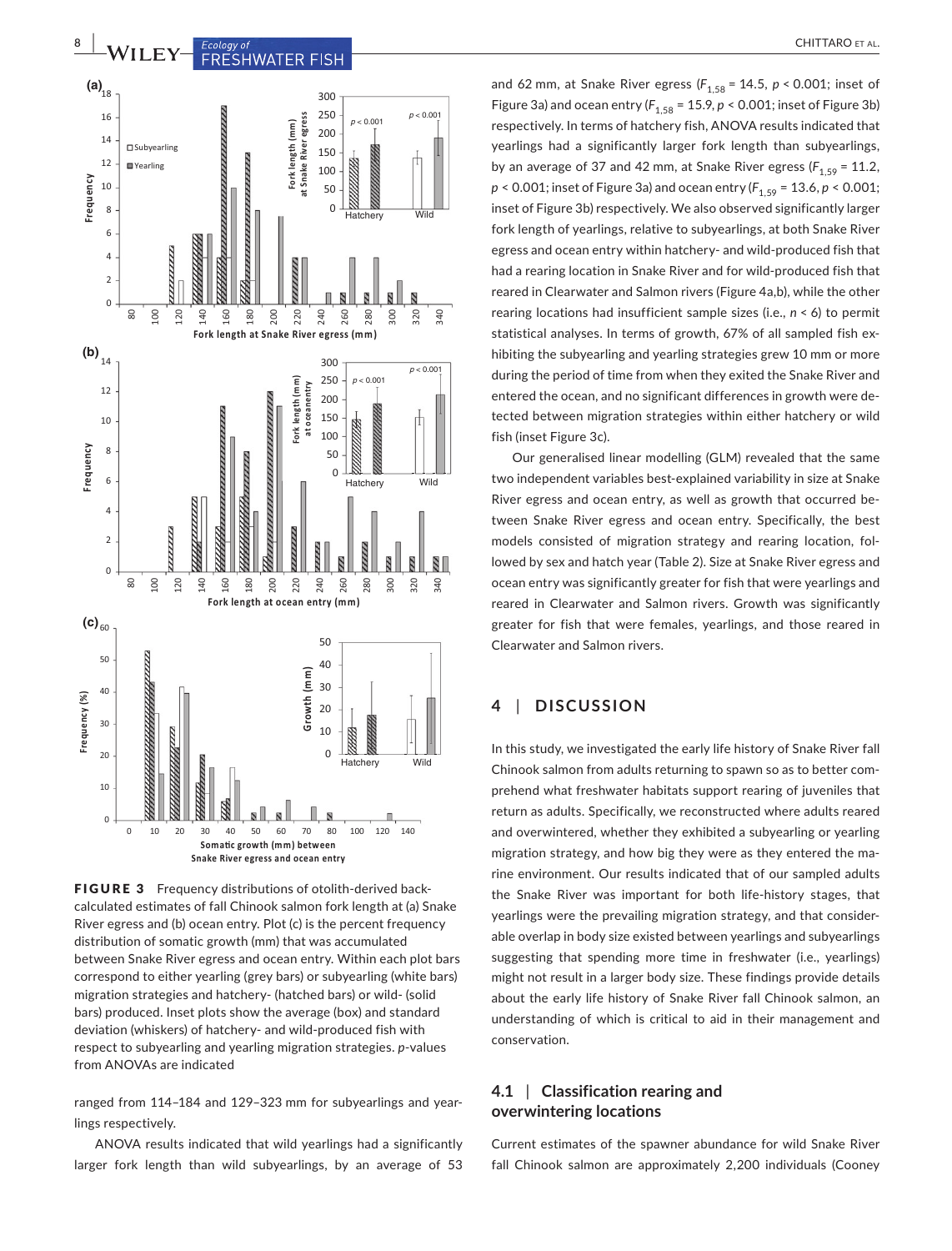

FIGURE 4 Estimates of fall Chinook salmon fork length (mm) with respect to rearing (a and b) and overwintering (c and d) locations, and Snake River egress (a and c) and ocean entry (b and d). Within each plot, fork length is further differentiated between individuals assigned as subyearling (white bars) or yearling (grey bars) migration strategy and between those that are hatchery‐ (hatched bars) or wild‐ (solid bars) produced. Classifications to rearing and overwintering locations are based on analyses of <sup>87</sup>Sr/<sup>86</sup>Sr ratio (see Section 2). Significant ANOVA results from comparisons between migration strategies, within a location, are indicated with *p* values. Average (bar) and standard deviations (whiskers) are depicted, and sample sizes are indicated within bars. Location abbreviations: Tucannon, Grande Ronde and Imnaha rivers (TGI), Clearwater and Salmon rivers (CWS) and Snake River (SNK)

et al., 2011) with a long‐term goal to achieve a population of about 14,000 individuals (Milks et al., 2013). Because of this need to ex‐ pand the number of individuals returning to spawn, knowing where adults resided as juveniles is important for characterising freshwa‐ ter habitat qualities that are conducive to growth and survival of viable smolts as well as where mitigation and conservation efforts could be targeted to assist population recovery. Our assessment of where adults resided as juveniles revealed that Snake River was an important location given that it was used as a rearing and overwin‐ tering location by most of our sampled returning adults (Table 1). Specifically, 74% and 82% of our adults (i.e., pooled hatchery‐ and wild-produced) were assigned Snake River as their rearing and overwintering location respectively. Our findings are comparable to those of Hegg, Kennedy, Chittaro, et al. (2013) who reported that 68% and 97% of their presumed wild adults (*n* = 120, consisting of fish collected in 2006, 2007 and 2008 from Lyons Ferry Hatchery in a manner similar to that of this study) reared and overwintered, respectively, in Snake River.

When we categorised our adults as hatchery- or wild-produced, our analyses indicated about half (49%) of our wild‐produced fish reared in Clearwater and Salmon rivers and 43% in Snake River, while a high percentage (90%) of our hatchery‐produced fish reared in Snake River (Table 1). Importantly, even though the classification success was high of known‐origin juveniles as either wild‐ or hatchery‐produced (Heggs, 2017), it was not 100% accurate, and thus, it was possible that some of our adults were incorrectly as‐ signed as hatchery- or wild-produced. Given the possibility of misassignment, our estimates for wild‐produced fish are comparable to what we would expect if the representation of returning adults was proportional to river production. For example, estimates of avail‐ able spawning habitat in the Snake River watershed indicated that Clearwater and Salmon rivers, Snake River, and Tucannon, Grande Ronde, and Imnaha rivers accounted for 44%, 41% and 15% of this total area, respectively (StreamNet Project, 2012), while spawning surveys from 1991 to 1998 showed that Snake and Clearwater riv‐ ers comprised 58% and 27% of the redds, respectively, with 15% found in other areas (Connor et al., 2002). Further, our findings that most of our hatchery‐produced fish were assigned Snake River as their rearing location is in agreement with the fact that Lyons Ferry Hatchery, the primary source of hatchery fall Chinook salmon, is located within Snake River, which is reflected in the  $87$ Sr/ $86$ Sr ratio of its water. Interestingly, Tucannon, Grande Ronde and Imnaha rivers were the overwintering location of most (84%) of our hatchery-produced fish, while none were assigned to the Snake River despite its aforementioned importance as a rearing location (Table 1).

## **4.2** | **Identifying migration strategy**

Species recovery is often a complex process that is made more dif‐ ficult because of gaps in our ecological understanding (Hutchings &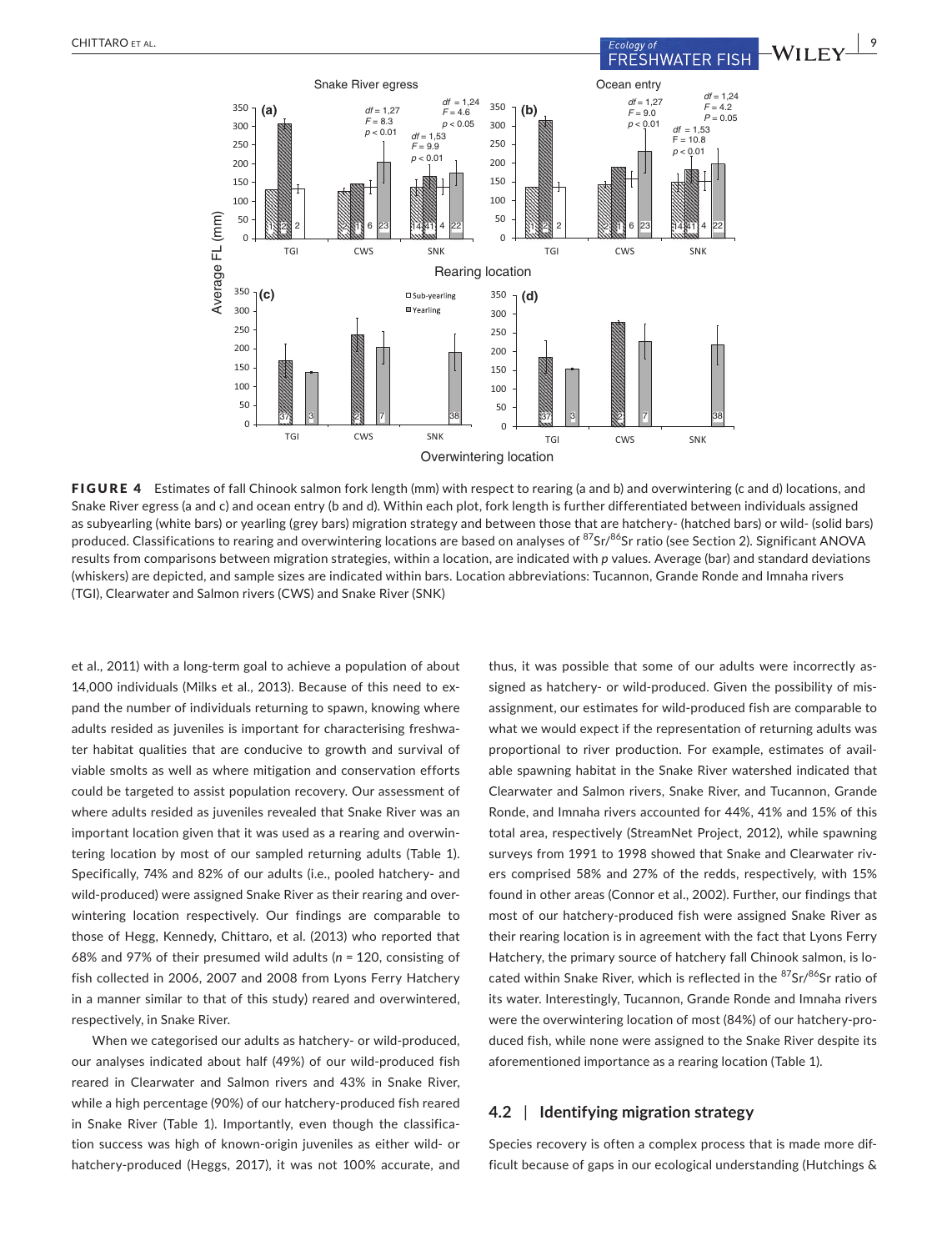TABLE 2 Top model results from the generalised linear modelling approach investigating the extent to which fork length (i.e., size) at Snake River egress and ocean entry, and somatic growth varied with respect to five variables. Delta AIC is the difference between each model and the model with the lowest AIC. Relative likelihood is the likelihood of a model given the data, and AIC weight is the discrete probability of each model. Coefficient of determination (r<sup>2</sup>) is also indicated for each model

| Model                                                                          | <b>AIC</b> | Delta AIC | <b>Relative likelihood</b> | AIC weight | $r^2$ |
|--------------------------------------------------------------------------------|------------|-----------|----------------------------|------------|-------|
| Size at Snake River egress ~Migration strategy<br>$+$ Rear + Sex <sup>a</sup>  | 1.194.5    | 0.00      | 1.00                       | 0.33       | 0.31  |
| Size at Snake River egress ~Migration strategy<br>+Rear + Sex + Hatch year     | 1,195.3    | 0.84      | 0.66                       | 0.22       | 0.33  |
| Size at Snake River egress ~Migration strategy<br>+Rear + Hatch year $a$       | 1.196.2    | 1.67      | 0.44                       | 0.14       | 0.31  |
| Size at Snake River egress ~Migration strategy<br>+Rear + Sex + Hatchery/ Wild | 1,196.4    | 1.87      | 0.39                       | 0.13       | 0.31  |
| Size at ocean entry ~Migration strategy +Rear +<br>Hatch year <sup>a</sup>     | 1,219.4    | 0.00      | 1.00                       | 0.27       | 0.33  |
| Size at ocean entry ~Migration strategy +Rear +<br>Sex <sup>a</sup>            | 1,219.9    | 0.56      | 0.76                       | 0.20       | 0.32  |
| Size at ocean entry ~Migration strategy +Rear +<br>Hatch year +Hatchery/Wild   | 1,220.0    | 0.67      | 0.72                       | 0.19       | 0.34  |
| Size at ocean entry ~Migration strategy +Rear +<br>Hatch year +Sex             | 1,220.8    | 1.45      | 0.48                       | 0.13       | 0.33  |
| Size at ocean entry ~Migration strategy +Rear +<br>Hatchery/Wild +Sex          | 1,221.2    | 1.79      | 0.41                       | 0.11       | 0.32  |
| Growth ~Migration strategy +Rear + Sex<br>+Hatchery/Wild                       | 985.0      | 0.00      | 1.00                       | 0.44       | 0.17  |
| Growth ~Migration strategy +Rear + Sex <sup>a</sup>                            | 985.2      | 0.25      | 0.88                       | 0.39       | 0.16  |

a Best model.

Reynolds, 2004; Lotze, Coll, Magera, Ward‐Paige, & Airoldi, 2011). When Snake River fall Chinook salmon was listed as threatened under ESA in 1992, the subyearling migration strategy was regarded as the dominant strategy, and this understanding was reflected in manage‐ ment plans (Pacific Fisheries Management Council, 2014). About a decade later the discovery of the yearling strategy and its relatively high occurrence (Connor et al., 2005) emphasised that rebuilding Snake River fall Chinook salmon would likely require actions to im‐ prove survival of both subyearling and yearling migrants (Bourret, Caudill, & Keefer, 2016). Given that traits, like age of maturity, have been shown to be linked to a species' ability to handle anthropogenic effects and environmental variability (Juan‐Jordá, Mosqueira, Freire, & Dulvy, 2015; Moore, Yeakel, Peard, Lough, & Beere, 2014), the subyearling and yearling migration strategies could represent an im‐ portant buffer to changing environmental conditions, and ultimately recovery (Bourret et al., 2016; Moran et al., 2013).

In our study, 79% of the sampled wild adults exhibited the year‐ ling strategy while Hegg, Kennedy, Chittaro, et al. (2013) and Connor et al. (2005) reported 62% and 41% respectively. The large propor‐ tion of yearlings reported here and elsewhere confirms the impor‐ tance of this life‐history strategy to the population. It is possible that individuals exhibiting the yearling strategy are taking advantage of large pools of relatively still water (dam‐created reservoirs) that provide resources such as prey and shelter, which results in a fitness benefit (Connor et al., 2005). Despite these potential resource

advantages, the prevalence of yearlings in our sampled adults is still surprising given that dam operations that improve juvenile passage survival are in operation during the period of time when subyearlings, not yearlings, are migrating. For example, juvenile bypass fa‐ cilities route fish downstream, away from the dam's powerhouse, and dam operations are modified (e.g., an increase in the release of reservoir water) to facilitate fish passage around dams (Connor et al., 2005). Contrary to the subyearling migration strategy, fish exhibiting the yearling strategy are believed to move downstream in the winter, a time when bypass systems and dam operations that improve pas‐ sage survival are not in operation (Buchanan, Skalski, & McMichael, 2009; Connor et al., 2005). Does our observation of a relatively large number of fish exhibiting the yearling strategy mean that the seasonal passage improvements for subyearlings are relatively minor when compared to the advantage of overwintering in freshwater? It is possible that these seasonal passage improvements are less im‐ portant during cooler years assuming that the yearling life history is expressed by a larger proportion of the population during these years. Specifically, Connor et al. (2002) reported that timing of emer‐ gence and migration and the percentage of fall Chinook salmon that overwintered were all inversely related to spring water temperature.

We speculate that the cooler water temperatures experienced throughout the region in 2007–2008 might be linked to the higher incidence of yearling fish in our study. From the summer of 2007 until the summer of 2008, a moderate La Nina event occurred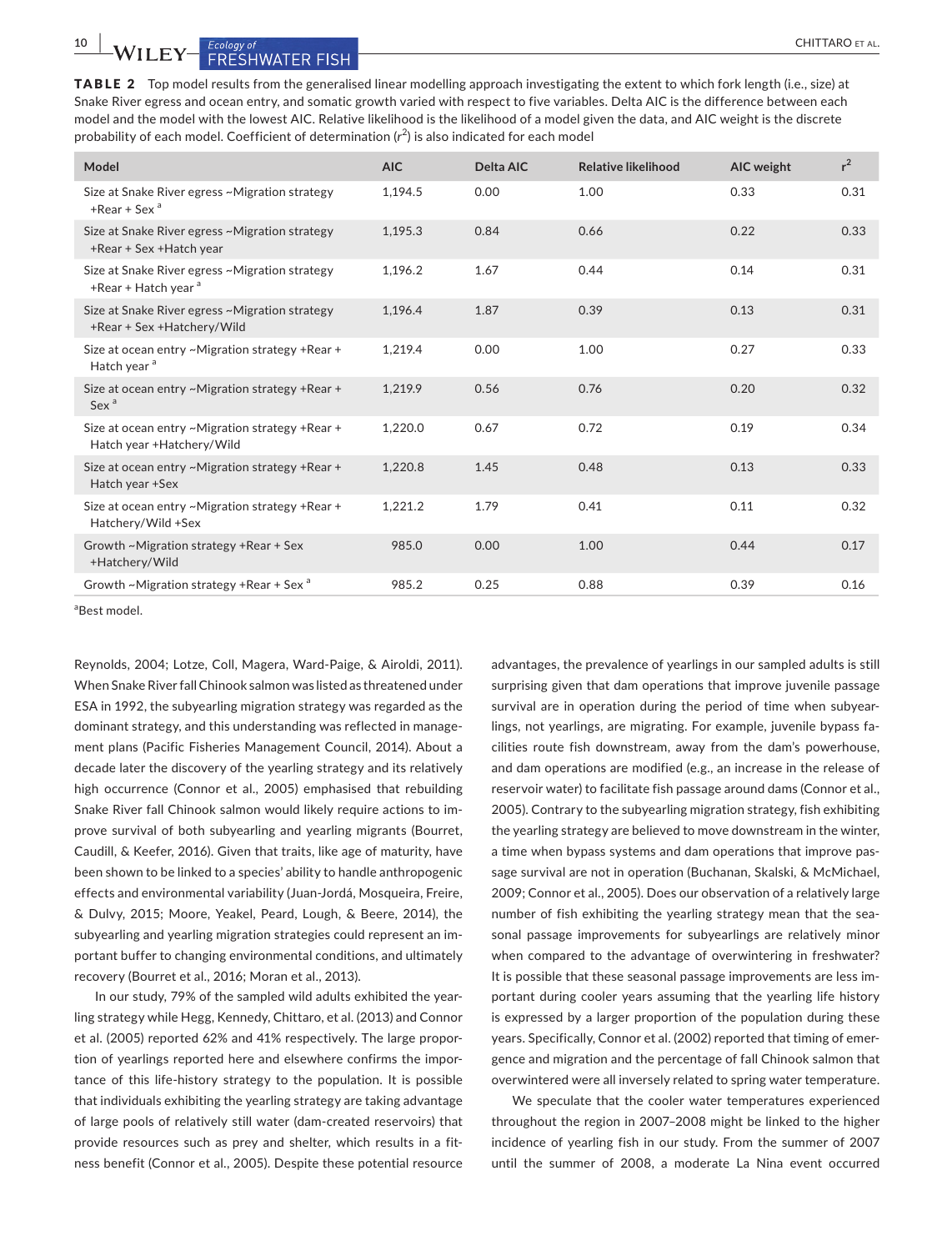whereby sea surface temperatures were 1–1.5**°**C lower than average (from monthly ERSST.v4 SST in 5°N‐5°S, 120°‐170°W; [http://www.](http://www.cpc.ncep.noaa.gov/data/indices/) [cpc.ncep.noaa.gov/data/indices/](http://www.cpc.ncep.noaa.gov/data/indices/)). During this period of time, 85% of our sampled adults hatched (i.e., 4, 103 and 17 fish hatched in 2007, 2008 and 2009 respectively) and these fish experienced water tem‐ peratures that were 0.6–2.2**°**C lower relative to other years (span‐ ning at most from 1994–2016, [http://waterdata.usgs.gov/nwis\)](http://waterdata.usgs.gov/nwis) in the Snake and Clearwater rivers. In contrast, 62% of the fish used in the study by Hegg, Kennedy, Chittaro, et al. (2013) exhibited the yearling migration strategy and hatched from 2002 to 2006, a pe‐ riod that was characterised by weak and moderate El Nino events (defined as 0.5–0.9**°**C and 1–1.5**°**C warmer sea surface temperatures respectively). The degree of annual variability in the proportion of adults exhibiting the yearling strategy suggests that the life-history expression and survival are sensitive to water temperature and that more work is needed to better understand the interaction be‐ tween life-history traits and the environment (Kindsvater, Mangel, Reynolds, & Dulvy, 2016).

### **4.3** | **Body size and growth**

Our analysis of body size revealed that wild and hatchery juveniles that went on to exhibit the yearling strategy were 37–62 mm larger at Snake River egress and ocean entry than those that would exhibit the subyearling strategy (Figure 3a,b insets). This finding of larger yearling fish is not surprising if we assume that they overwintered within the Snake River watershed, in which case they would be older than their subyearling counter‐parts by the time they exit the Snake River and enter the ocean. But what explains the overlap in size between migration strategies such that 40% of wild yearlings over‐ lapped with subyearlings at Snake River egress, and 35% of individu‐ als overlapped at ocean entry (Figure 3a,b insets)? Further, hatchery fish showed even greater overlap in size, whereby 68% of yearlings overlapped with subyearlings at Snake River egress and 52% of in‐ dividuals at ocean entry (Figure 3a,b insets). How much of this size overlap is the result of temperature and prey resources not being conducive to growth in the time between when subyearlings and yearlings emigrate (see Connor, Marshall, Bjornn, & Burge, 2001)? Our observation of some subyearlings being larger than yearlings could be explained by the fact that larger juvenile Chinook salmon tend to migrate earlier (Achord, Zabel, & Sandford, 2007; Zabel & Achord, 2004) and/or that some yearlings hatched and emerged later and thus are unable to achieve the same level of growth rela‐ tive to subyearlings. Further, does this degree of size overlap suggest that, for many yearlings, there may not be a size‐related advantage to overwintering in freshwater?

Some of the observed overlap in size between migration strategies could be explained if fish overwintered in the Columbia River downstream of its confluence with Snake River instead of within the Snake River watershed. If fish overwintered below the Snake River, then they would be expected to be about the same size (and age) at Snake River egress relative to subyearlings, yet larger (and older) at ocean entry. Indeed, we observed a decrease in the number of fish

 **CHITTARO** ET AL. **11**<br>**ECOLOGY OF AL. EXECUTIVE EVERY** FRESHWATER FISH  $-WILEY$ 

(hatchery or wild) that overlap in size between Snake River egress and ocean entry, but only for a few fish (i.e., 2 and 7 fish respec‐ tively). Regardless, the larger body size and the positive relation‐ ships between body size and fitness (Kingsolver & Huey, 2008) and survival (Duffy & Beauchamp, 2011; Sogard, 1997; Zabel & Achord, 2004) suggest a mechanism that explains why a substantial propor‐ tion of our returning adults exhibited the yearling strategy. In fact, a higher survival probability was estimated for yearlings rather than subyearlings (0.78 vs. 0.64 respectively) during the portion of their juvenile migration between Bonneville Dam, the most downstream impoundment and the mouth of the Columbia River (McMichael et al., 2010).

For many anadromous Pacific salmon, estuarine habitats are viewed as important areas where juveniles rear and grow before completing their physiological transition to a saltwater existence (Fresh, Casillas, Johnson, & Bottom, 2005; Limm & Marchetti, 2009; Sagar et al., 2013; Thorpe, 1994). But several studies have high‐ lighted that some salmonids spend little time in the estuary (e.g., <5 days), and thus, little somatic growth is attributed to estuarine residency (Harnish, Johnson, McMichael, Hughes, & Ebberts, 2012; Hearn et al., 2014; MacFarlane, 2010; MacFarlane & Norton, 2002; Thom, Sather, Roegner, & Bottom, 2013). Moreover, yearlings are thought to be less dependent on the estuarine environment than subyearlings (Thorpe, 1994). Our reconstruction of somatic growth, which occurred between Snake River egress and ocean entry, indicated that both strategies grew similar amounts, with yearlings showing slightly more growth than subyearlings and with wild fish growing slightly more than hatchery fish (Figure 3c inset). Pooling our adults indicated a median growth of 14 mm with a range from 3 to 114 mm (Figure 3c). If we assume a median somatic growth rate of 0.57 mm/day (derived from otoliths of 12 juvenile Snake River fall Chinook salmon collected in the Columbia River estuary; Chittaro et al., 2018), then our adults would have resided approximately 25 days (median; a range of 5–200 days) within the portion of the Columbia River from its confluence with the Snake River downstream to the ocean. Therefore, these estimates of residence time suggest that some fish rapidly move through the Columbia River and estuary in days while others spend weeks to months.

It is important to note that our data are only from individuals that survived to adulthood, and thus may be skewed towards faster growers if there exists such selective pressure (Zabel & Williams, 2002). Another caveat is that size at ocean entry might represent different geographic locations among individuals. Specifically, we calculated size at ocean entry using the otolith radius that related to when an individual entered the ocean (i.e., convergence of  $87$ Sr/ $86$ Sr ratio from the otolith scan onto the global marine signature of 0.70918; Figure 2). But the geographic location of the isotopic transition from brackish water to ocean water (i.e., 0.70918) will vary temporally depending on tidal height, wind-driven waves, ocean currents, bathymetry, freshwater from land drainage and precipitation (Simenstad et al., 2011). Therefore, depending on where the isotopic transition from brackish water to ocean water occurred as a fish mi‐ grated to the ocean, the otolith radius at ocean entry could represent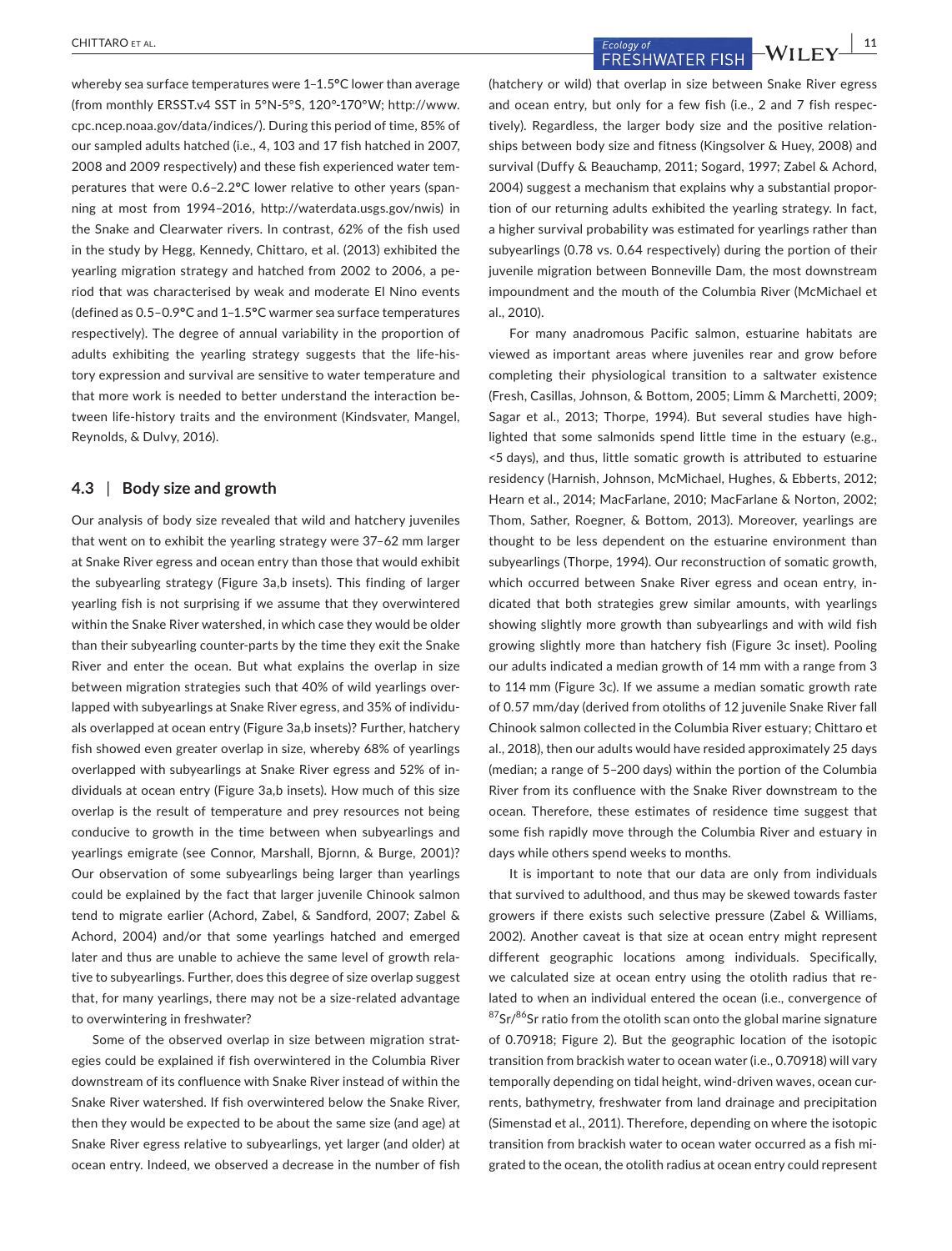**1 LEY** FRESHWATER FISH

a different geographic location among fish, which will influence our estimate of size. For example, if two juvenile fish of identical age and somatic growth rate differed only in that one moved through the estuary at high tide versus low tide, then the otolith radius (and thus estimated fish size) at ocean entry of the former would be smaller because of salt water intrusion upriver than the fish moving to the ocean at low tide. Clearly, additional research is required to resolve these issues that limit the use of otoliths from surviving adults as a tool to reconstruct their estuarine residence time and growth.

According to our generalised linear modelling (GLM) approach, variability in both size at Snake River egress and ocean entry was explained by a shared suite of variables (migration strategy and rear‐ ing location) with alternative models also including the independent variables of hatch year and sex (Table 2). Ideally, results from the GLM approach would highlight potential mitigation actions that ben‐ efit juvenile size and growth in freshwater and estuarine habitats with the goal of improving survival to adulthood. Unfortunately, the results of this study provide little guidance for such actions given that factors identified to be strongly correlated with size and growth were factors for which managers have little control (e.g., migration strategy, hatch year and sex) with the exception of rearing location. And overall the r-squared values were low (0.16-0.34) for the top models (Table 2) suggesting there is a considerable amount of unexplained variability in terms of size and growth.

Because most of our sampled fish were assigned to the Snake River as their rearing or overwintering location, low sample sizes lim‐ ited our ability to statistically examine patterns of size and growth among rearing and overwintering locations. That being said, wild yearlings that reared and overwintered in Clearwater and Salmon rivers tended to be larger, on average, than those in Snake River (Figure 4a–d). It is possible that the observed larger size of fish that reared and overwintered in the Clearwater and Salmon rivers is related to the cooler water temperatures (average water tempera‐ ture, in 2008, from 3 sites within the Clearwater River and 2 sites within the Snake River was 9.6°C and 11.1°C, respectively; [http://](http://waterdata.usgs.gov/nwis) [waterdata.usgs.gov/nwis](http://waterdata.usgs.gov/nwis)) and resultant lower metabolic demands (Brett, Clarke, & Shelbourn, 1982) or potentially, a combination of factors such as temperature, Chinook density and prey availability (Chittaro, Zabel, Haught, Sanderson, & Kennedy, 2014; Crozier, Zabel, Hockersmith, & Achord, 2010).

Overall, our study highlights some interesting aspects of fall Chinook salmon early life history revealed through the use of microstructural and microchemical analyses of adult otoliths. In particular, because Snake River was used as a rearing and over‐ wintering location by a large proportion of surviving adults, this location appears to be a critical component to population viabil‐ ity. However, a more thorough analysis of the contribution of fish by hatch year will likely provide a greater understanding of the importance of Snake River relative to the Clearwater and Salmon rivers and the importance of climatic events such as La Nina and El Nino. Further, despite fish that exhibited the yearling strat‐ egy spending more time in freshwater than subyearlings, both strategies overlapped in size, suggesting that there might not be

a size‐related advantage by overwintering. Although, given that our study focused on individuals that survived to return to spawn and that the yearling migration strategy was exhibited by most of our sampled adults, there appears to be a survival advantage for individuals that exhibit the yearling migration strategy. What does the prevalence of yearlings mean for the recovery of wild fall Chinook salmon in the Snake River basin? For example, should hatchery practices release yearlings and subyearlings to ensure adequate representation of both strategies (Connor et al., 2005) or should only subyearlings be cultured given their historical pre‐ dominance? Future work is needed to better comprehend the fac‐ tors (e.g., water temperature) and processes (e.g., competition and predation) that influence juvenile size and growth, and to identify the survival advantages of rearing in different habitats and migrat‐ ing at different times and body sizes for the different life‐history strategies.

#### **ACKNOWLEDGEMENTS**

Thanks to D. Milks, staff at Lyons Ferry Hatchery and the Washington Department of Fish and Wildlife, for facilitating sample collection and providing scale analysis. This work was greatly improved by M. Sorel, J. Chamberlin, K. Tiffan, B. Connor, & E. Ward. Thanks to the Washington State University Geoanalytical Lab, C. Knaack, for the use of their equipment. This work was funded by grants to R. Zabel and B. Kennedy from Bonneville Power Administration (#46273‐REL‐127).

#### **AUTHORS' CONTRIBUTION**

PC, JCH, BPK and RZ conceived and designed the investigation. PC, JCH, LAW, LLJ and CB performed field and/or laboratory work. PC and JCH analysed the data. LAW, LLJ and CB contributed materials, reagents and/or analysis tools. PC, JCH and RZ wrote the paper.

#### **ORCID**

*Paul M. Chittar[o](https://orcid.org/0000-0001-9310-7314)* <https://orcid.org/0000-0001-9310-7314> *Jens C. Hegg* <https://orcid.org/0000-0003-0125-9287>

#### **REFERENCES**

- Achord, S., Zabel, R. W., & Sandford, B. P. (2007). Migration timing, growth, and estimated parr‐to‐smolt survival rates of wild snake river spring‐summer Chinook salmon from the salmon river basin, Idaho, to the Lower Snake River. *Transactions of the American Fisheries Society*, *136*, 142–154. <https://doi.org/10.1577/T05-308.1>
- Akaike, H. (1973). Information theory as an extension of the maximum likelihood principle. In B. N. Petrov & F. Csaki (Eds.), *Second inter‐ national symposium on information theory* (pp. 267–281). Budapest, Hungary: Akademiai Kiado.
- Baker, R. R. (1978). *The evolutionary ecology of animal migration*. New York, NY: Holmes & Meier.
- Barnett‐Johnson, R., Ramos, R. C., Grimes, C. B., & MacFarlane, R. B. (2005). Validation of Sr isotopes in otoliths by laser ablation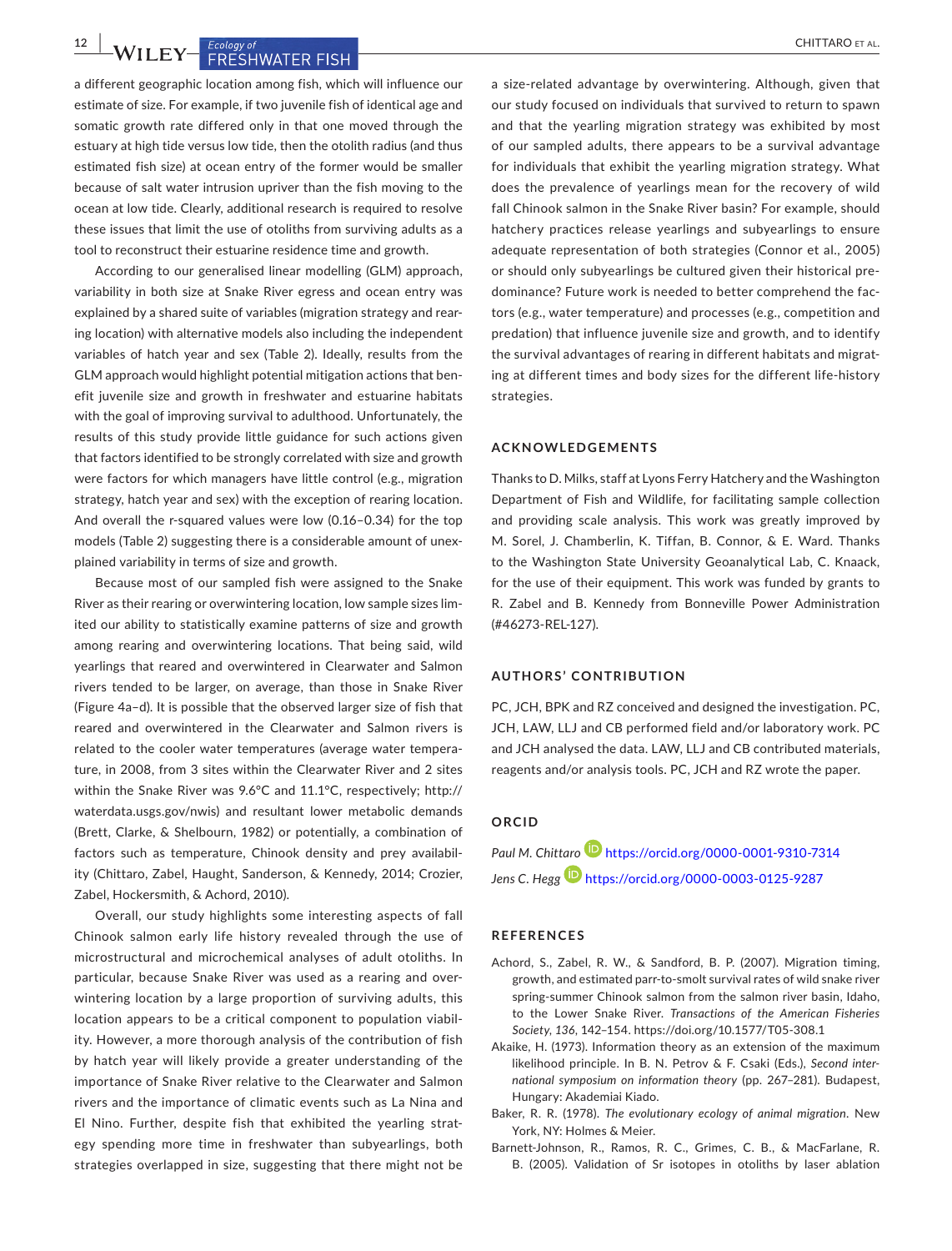**Ecology of** Ecology of Ecology of Ecology of Ecology of Ecology of Ecology of  $\overline{S}$  **FRESHWATER FISH**  $\overline{C}$   $\overline{C}$ 

multicollector inductively coupled plasma mass spectrometry (LA‐ MC‐ICPMS): Opening avenues in fisheries science applications. *Canadian Journal of Fisheries and Aquatic Sciences*, *62*, 2425–2430.

- Bath, G. E., Thorrold, S. R., Jones, C. M., Campana, S. E., McLaren, J. W., & Lam, J. W. H. (2000). Strontium and barium uptake in aragonitic oto‐ liths of marine fish. *Geochimica Et Cosmochimica Acta*, *64*, 1705–1714. [https://doi.org/10.1016/S0016-7037\(99\)00419-6](https://doi.org/10.1016/S0016-7037(99)00419-6)
- Benaglia, T., Chauveau, D., Hunter, D. A., & Young, D. S. (2009). mix‐ tools: An R package for analyzing finite mixture models. *Journal of Statistical Software*, *32*, 1–30.
- Bourret, S. L., Caudill, C. C., & Keefer, M. L. (2016). Diversity of juve‐ nile Chinook salmon life history pathways. *Reviews in Fish Biology and Fisheries*, *26*, 375–403.<https://doi.org/10.1007/s11160-016-9432-3>
- Brett, J. R., Clarke, W. C., & Shelbourn, J. E. (1982). Experiments on ther‐ mal requirements for growth and food conversion efficiency of juve‐ nile chinook salmon, *Oncorhynchus tshawytscha*. *Canadian Technical Report of Fisheries and Aquatic Sciences*, *1127*, 28.
- Buchanan, R. A., Skalski, J. R., & McMichael, G. A. (2009). Differentiating mortality from delayed migration in subyearling fall Chinook salmon (*Oncorhynchus tshawytscha*). *Canadian Journal of Fisheries and Aquatic Sciences*, *66*, 2243–2255. [https://doi.org/10.1139/](https://doi.org/10.1139/F09-154) [F09-154](https://doi.org/10.1139/F09-154)
- Burnham, K. P., & Anderson, D. R. (2002). *Model selection and multimodel inference: A practical information‐theoretic approach*. New York, NY: Springer‐Verlag.
- Campana, S. E. (1999). Chemistry and composition of fish otoliths: Pathways, mechanisms and applications. *Marine Ecology Progress Series*, *188*, 263–297.<https://doi.org/10.3354/meps188263>
- Casselman, J. M. (1987). Determination of age and growth. In A. H. Weatherley & H. S. Gill (Eds.), *The biology of fish growth* (pp. 209–242). London, UK: Academic Press.
- Chapman, D. W., Weitkamp, D. E., Welsh, T. L., Dell, M. B., & Schadt, T. H. (1986). Effects of river flow on the distribution of Chinook salmon redds. *Transactions of the American Fisheries Society*, *115*, 537–547. [https://doi.org/10.1577/1548-8659\(1986\)115<537](https://doi.org/10.1577/1548-8659(1986)115<537:EORFOT>2.0.CO;2) [:EORFOT>2.0.CO;2](https://doi.org/10.1577/1548-8659(1986)115<537:EORFOT>2.0.CO;2)
- Chittaro, P., Johnson, L., Teel, D., Moran, P., Sol, S., Macneale, K., & Zabel, R. (2018). Variability in the performance of juvenile Chinook salmon is explained primarily by when and where they resided in estuarine habitats. *Ecology of Freshwater Fish*, *27*, 857–873.
- Chittaro, P. M., Zabel, R. W., Haught, K., Sanderson, B. L., & Kennedy, B. P. (2014). Spatial and temporal patterns of growth and consumption by juvenile spring/summer Chinook salmon *Oncorhynchus tshawyts‐ cha*. *Environmental Biology of Fishes*, *97*, 1397–1409. [https://doi.](https://doi.org/10.1007/s10641-014-0230-2) [org/10.1007/s10641-014-0230-2](https://doi.org/10.1007/s10641-014-0230-2)
- Connor, W. P., Burge, H. L., Waitt, R., & Bjornn, T. C. (2002). Juvenile life history of wild fall Chinook salmon in the Snake and Clearwater rivers. *North American Journal of Fisheries Management*, *22*, 703–712. [https://doi.](https://doi.org/10.1577/1548-8675(2002)022<0703:JLHOWF>2.0.CO;2) [org/10.1577/1548-8675\(2002\)022<0703:JLHOWF>2.0.CO;2](https://doi.org/10.1577/1548-8675(2002)022<0703:JLHOWF>2.0.CO;2)
- Connor, W. P., Marshall, A. R., Bjornn, T. C., & Burge, H. L. (2001). Growth and long‐range dispersal by wild subyearling spring and summer Chinook salmon in the Snake River basin. *Transactions of the American Fisheries Society*, *130*, 1070–1076. [https://doi.org/10.1577/1548-86](https://doi.org/10.1577/1548-8659(2001)130<1070:GALRDB>2.0.CO;2) [59\(2001\)130<1070:GALRDB>2.0.CO;2](https://doi.org/10.1577/1548-8659(2001)130<1070:GALRDB>2.0.CO;2)
- Connor, W. P., Sneva, J. G., Tiffan, K. F., Steinhorst, R. K., & Ross, D. (2005). Two alternative juvenile life history types for fall Chinook salmon in the Snake River Basin. *Transactions of the American Fisheries Society*, *134*, 291–304.<https://doi.org/10.1577/T03-131.1>
- Cooney, R. T., Ford, M. J., Bambrick, D., Berge, D., Chilcote, M. W., Clapp, R., …Tweten, R. (2011). 5 year review: Summary & evaluation of Snake River sockeye, Snake River spring‐summer chinook, Snake River fall‐ run chinook, and Snake River Basin steelhead (P. 65). NOAA Fisheries Report. U.S. Department of Commerce
- Crozier, L. G., Hendry, A. P., Lawson, P. W., Quinn, T. P., Mantua, N. J., Battin, J., … Huey, R. B. (2008). Potential responses to climate change in organisms with complex life histories: Evolution and plasticity in Pacific salmon. *Evolutionary Applications*, *1*, 252–270.
- Crozier, L. G., Zabel, R. W., Hockersmith, E. E., & Achord, S. (2010). Interacting effects of density and temperature on body size in mul‐ tiple populations of Chinook salmon. *Journal of Animal Ecology*, *79*, 342–349.<https://doi.org/10.1111/j.1365-2656.2009.01641.x>
- Duffy, J., & Beauchamp, D. A. (2011). Rapid growth in the early marine pe‐ riod improves the marine survival of Chinook salmon (*Oncorhynchus tshawytscha*) in Puget Sound, Washington. *Canadian Journal of Fisheries and Aquatic Sciences*, *68*, 232–240.
- Elsdon, T. S., Wells, B. K., Campana, S. E., Gillanders, B. M., Jones, C. M., Limburg, K. E., … Walther, B. D. (2008). Otolith chemistry to de‐ scribe movements and life‐history parameters of fishes: Hypotheses, assumptions, limitations and inferences. *Oceanography and Marine Biology: An Annual Review*, *46*, 297–330.
- Faure, G., & Mensing, T. M. (2004). *Isotopes: Principles and applications* (p. 928). Hoboken, NJ: John Wiley & Sons Inc .
- Fresh, K. L., Casillas, E., Johnson, L. L., & Bottom, D. L. (2005). Role of the estuary in the recovery of Columbia River basin salmon and steel‐ head: An evaluation of the effects of selected factors on salmonid population viability. U.S. Dept. Commer., NOAA Tech. Memo. NMFS‐ NWFSC‐69, 105 p.
- Fukushima, M., Jutagate, T., Grudpan, C., Phomikong, P., & Nohara, S. (2014). Potential effects of hydroelectric dam development in the Mekong River Basin on the migration of siamese mud carp (*Henicorhynchus siamensis* and *H. lobatus*) elucidated by otolith micro‐ chemistry. *PLoS ONE*, *9*, e103722.
- Geist, D. R., Arntzen, E. V., Murray, C. J., McGrath, K. E., Bott, Y. J., & Hanrahan, T. P. (2008). Influence of river level on temperature and hydraulic gradients in chum and fall Chinook salmon spawning areas downstream of Bonneville Dam, Columbia River. *North American Journal of Fisheries Management*, *28*, 30–41. [https://doi.org/10.1577/](https://doi.org/10.1577/M07-009.1) [M07-009.1](https://doi.org/10.1577/M07-009.1)
- Geist, D. R., Deng, Z., Mueller, R. P., Brink, S. R., & Chandler, J. A. (2010). Survival and growth of juvenile Snake River fall Chinook salmon ex‐ posed to constant and fluctuating temperatures. *Transactions of the American Fisheries Society*, *139*, 92–107. [https://doi.org/10.1577/](https://doi.org/10.1577/T09-003.1) [T09-003.1](https://doi.org/10.1577/T09-003.1)
- Gross, M. R. (1987). Evolution of diadromy in fishes. *American Fisheries Society Symposium*, *1*, 14–25.
- Halpern, B. S., Walbridge, S., Selkoe, K. A., Kappel, C. V., Micheli, F., D'Agrosa, C., … Watson, R. (2008). A global map of human impact on marine ecosystems. *Science*, *319*, 948–952. [https://doi.org/10.1126/](https://doi.org/10.1126/science.1149345) [science.1149345](https://doi.org/10.1126/science.1149345)
- Harnish, R. A., Johnson, G. E., McMichael, G. A., Hughes, M. S., & Ebberts, B. D. (2012). Effect of migration pathway on travel time and survival of acoustic‐tagged juvenile salmonids in the Columbia River Estuary. *Transactions of the American Fisheries Society*, *141*, 507–519. [https://](https://doi.org/10.1080/00028487.2012.670576) [doi.org/10.1080/00028487.2012.670576](https://doi.org/10.1080/00028487.2012.670576)
- Harnish, R. A., Sharma, R., McMichael, G. A., Langshaw, R. B., & Pearsons, T. N. (2014). Effect of hydroelectric dam operations on the fresh‐ water productivity of a Columbia River fall Chinook salmon popula‐ tion. *Canadian Journal of Fisheries and Aquatic Sciences*, *71*, 602–615. <https://doi.org/10.1139/cjfas-2013-0276>
- Hatten, J. R., Tiffan, K. F., Anglin, D. R., Haeseker, S. L., Skalicky, J. J., & Schaller, H. (2009). A spatial model to assess the effects of hydro‐ power operations on Columbia River fall Chinook Salmon spawning habitat. *North American Journal of Fisheries Management*, *29*, 1379– 1405.<https://doi.org/10.1577/M08-053.1>
- Hearn, A., Chapman, E., Singer, G., Brostoff, W., LaCivita, P., & Klimley, A. P. (2014). Movements of out‐migrating late‐fall run Chinook salmon (*Oncorhynchus tshawytscha*) smolts through the San Francisco Bay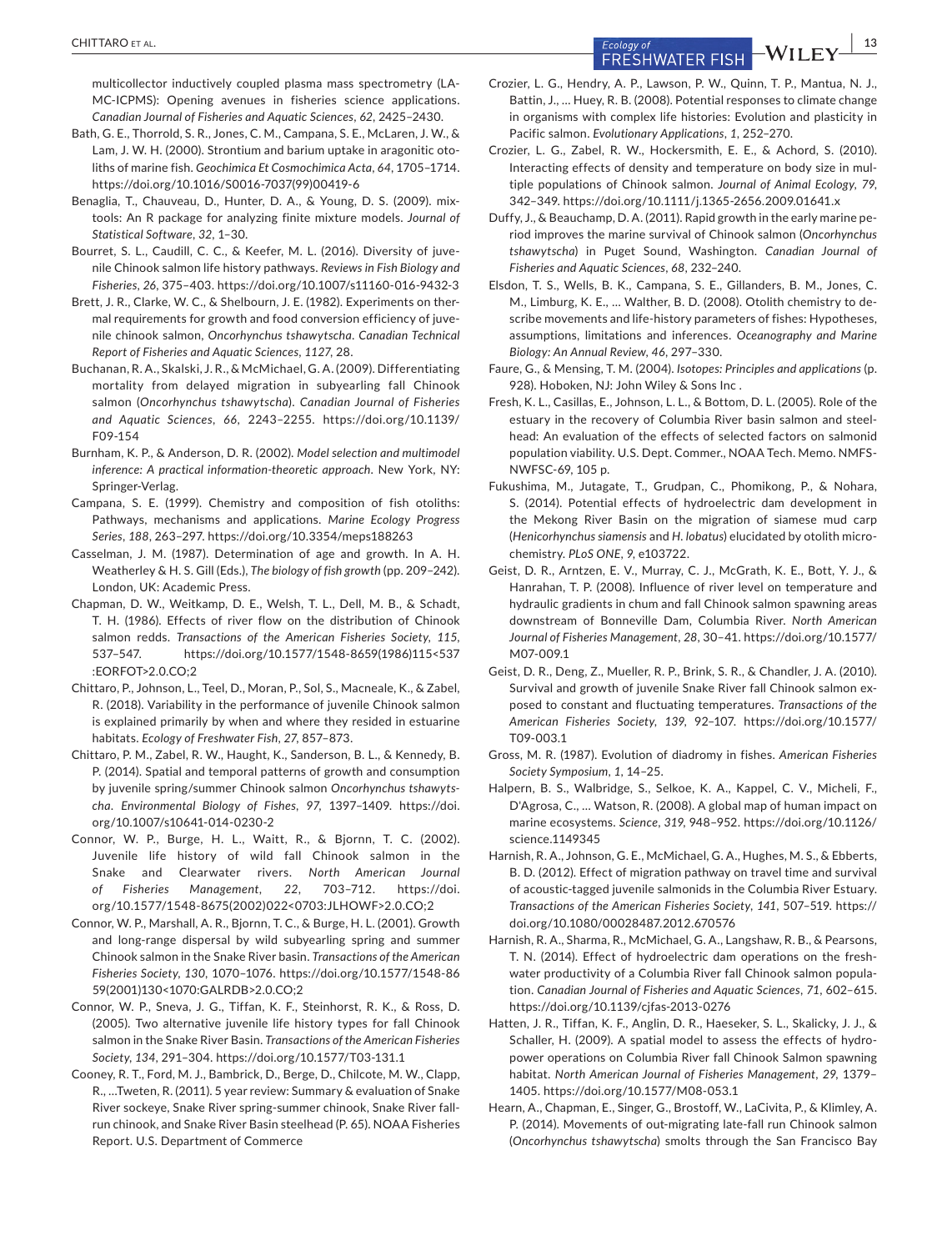**14 WILEY** Ecology of CHITTARO ET AL.

Estuary. *Environmental Biology of Fishes*, *97*, 851–863. [https://doi.](https://doi.org/10.1007/s10641-013-0184-9) [org/10.1007/s10641-013-0184-9](https://doi.org/10.1007/s10641-013-0184-9)

- Hegg, J. C. (2017). *Movement, migration, and melody: An interdisciplin‐ ary study of juvenile salmon ecology through otolith chemistry*. Ph.D. in Water Resources Science and Management, University of Idaho, Idaho, USA. 205 p.
- Hegg, J. C., Kennedy, B. P., & Chittaro, P. M. (2018). What did you say about my mother? The complexities of maternally derived chemical signatures in otoliths. *Canadian Journal of Fisheries and Aquatic Sciences*, in press.<https://doi.org/10.1139/cjfas-2017-0341>
- Hegg, J. C., Kennedy, B. P., Chittaro, P. M., & Zabel, R. W. (2013). Spatial structuring of an evolving life‐history strategy under altered envi‐ ronmental conditions. *Oecologia*, *172*, 1017–1029.
- Hegg, J. C., Kennedy, B. P., & Fremier, A. K. (2013). Predicting stron‐ tium isotope variation and fish location with bedrock geology: Understanding the effects of geologic heterogeneity. *Chemical Geology*, *360–361*, 89–98.
- Hutchings, J. A., & Reynolds, J. D. (2004). Marine fish pop‐ ulation collapses: Consequences for recovery and extinction risk. *BioScience*, *54*, 297–309. [https://doi.](https://doi.org/10.1641/0006-3568(2004)054[0297:MFPCCF]2.0.CO;2) [org/10.1641/0006-3568\(2004\)054\[0297:MFPCCF\]2.0.CO;2](https://doi.org/10.1641/0006-3568(2004)054[0297:MFPCCF]2.0.CO;2)
- Jones, C. M. (1992). Development and application of the otolith increment technique. In D. K. Stevenson & S. E. Campana (Eds.), *Otolith micro‐ structure examination and analysis* (vol. *117*, pp. 1–12), *Department of Fisheries and Oceans*. Ottawa, Canada: Canadian Special Publication of Fisheries and Aquatic Sciences.
- Juan‐Jordá, M. J., Mosqueira, I., Freire, J., & Dulvy, N. K. (2015). Population declines of tuna and relatives depend on their speed of life. *Proceedings of the Royal Society of London B: Biological Sciences*, *282*, 1–7. <https://doi.org/10.1098/rspb.2015.0322>
- Kennedy, B. P., Folt, C., Blum, J., & Chamberlain, C. (1997). Natural isotope markers in salmon. *Nature*, *387*, 766–767. [https://doi.](https://doi.org/10.1038/42835) [org/10.1038/42835](https://doi.org/10.1038/42835)
- Kennedy, B. P., Klaue, A., Blum, J. D., Folt, C. L., & Nislow, K. H. (2002). Reconstructing the lives of fish using Sr isotopes in otoliths. *Canadian Journal of Fisheries and Aquatic Sciences*, *59*, 925–929. [https://doi.](https://doi.org/10.1139/f02-070) [org/10.1139/f02-070](https://doi.org/10.1139/f02-070)
- Kindsvater, H. K., Mangel, M., Reynolds, J. D., & Dulvy, N. K. (2016). Ten principles from evolutionary ecology essential for effective ma‐ rine conservation. *Ecology and Evolution*, *6*, 2125–2138. [https://doi.](https://doi.org/10.1002/ece3.2012) [org/10.1002/ece3.2012](https://doi.org/10.1002/ece3.2012)
- Kingsolver, J. G., & Huey, R. B. (2008). Size, temperature, and fitness: Three rules. *Evolutionary Ecology Research*, *10*, 251–268.
- Kuehne, L. M., & Olden, J. D. (2012). Prey naivety in the behavioural re‐ sponses of juvenile Chinook salmon (*Oncorhynchus tshawytscha*) to an invasive predator. *Freshwater Biology*, *57*, 1126–1137. [https://doi.](https://doi.org/10.1111/j.1365-2427.2012.02776.x) [org/10.1111/j.1365-2427.2012.02776.x](https://doi.org/10.1111/j.1365-2427.2012.02776.x)
- Lascelles, B., Notarbartolo Di Sciara, G., Agardy, T., Cuttelod, A., Eckert, S., Glowka, L., … Tetley, M. J. (2014). Migratory marine species: Their status, threats and conservation management needs. *Aquatic Conservation: Marine and Freshwater Ecosystems*, *24*, 111–127. [https://](https://doi.org/10.1002/aqc.2512) [doi.org/10.1002/aqc.2512](https://doi.org/10.1002/aqc.2512)
- Limm, M., & Marchetti, M. (2009). Juvenile Chinook salmon (*Oncorhynchus tshawytscha*) growth in off‐channel and main‐chan‐ nel habitats on the Sacramento River, CA using otolith increment widths. *Environmental Biology of Fishes*, *85*, 141–151. [https://doi.](https://doi.org/10.1007/s10641-009-9473-8) [org/10.1007/s10641-009-9473-8](https://doi.org/10.1007/s10641-009-9473-8)
- Lotze, H. K., Coll, M., Magera, A. M., Ward‐Paige, C., & Airoldi, L. (2011). Recovery of marine animal populations and ecosystems. *Trends in Ecology & Evolution*, *26*, 595–605. [https://doi.org/10.1016/j.](https://doi.org/10.1016/j.tree.2011.07.008) [tree.2011.07.008](https://doi.org/10.1016/j.tree.2011.07.008)
- Lotze, H. K., Lenihan, H. S., Bourque, B. J., Bradbury, R. H., Cooke, R. G., Kay, M. C., … Jackson, J. B. C. (2006). Depletion, degradation, and recovery potential of estuaries and coastal seas. *Science*, *312*, 1806–1809.<https://doi.org/10.1126/science.1128035>
- MacFarlane, R. B. (2010). Energy dynamics and growth of Chinook salmon (*Oncorhynchus tshawytscha*) from the Central Valley of California during the estuarine phase and first ocean year. *Canadian Journal of Fisheries and Aquatic Sciences*, *67*, 1549–1565. [https://doi.](https://doi.org/10.1139/F10-080) [org/10.1139/F10-080](https://doi.org/10.1139/F10-080)
- MacFarlane, R. B., & Norton, E. C. (2002). Physiological ecology of ju‐ venile chinook salmon (*Oncorhynchus tshawytscha*) at the southern end of their distribution, the San Francisco Estuary and Gulf of the Farallones, California. *Fishery Bulletin*, *100*, 244–257.
- Martin, T. G., Chadès, I., Arcese, P., Marra, P. P., Possingham, H. P., & Norris, D. R. (2007). Optimal conservation of migratory species. *PLoS ONE*, *2*, e751.
- Mathur, D., Heisey, P. G., Euston, E. T., Skalski, J. R., & Hays, S. (1996). Turbine passage survival estimation for chinook salmon smolts (*Oncorhynchus tshawytscha*) at a large dam on the Columbia River. *Canadian Journal of Fisheries and Aquatic Sciences*, *53*, 542–549.
- McMichael, G. A., Harnish, R. A., Bellgraph, B. J., Carter, J. A., Ham, K. D., Titzler, P. S., & Hughes, S. (2010). *Survival and migratory behavior of ju‐ venile salmonids in the lower Columbia River Estuary in 2009*. Richland, WA: Pacific Northwest National Laboratory.
- Milks, D., Grider, A., & Schuck, M. (2013). *Lyons Ferry Hatchery evalua‐ tion fall Chinook salmon annual report: 2011* (p. 139). Olympia, WA: Washington Department of Fish and Wildlife.
- Moore, J. W., Yeakel, J. D., Peard, D., Lough, J., & Beere, M. (2014). Life‐ history diversity and its importance to population stability and per‐ sistence of a migratory fish: Steelhead in two large North American watersheds. *Journal of Animal Ecology*, *83*, 1035–1046. [https://doi.](https://doi.org/10.1111/1365-2656.12212) [org/10.1111/1365-2656.12212](https://doi.org/10.1111/1365-2656.12212)
- Moran, P., Teel, D. J., Banks, M. A., Beacham, T. D., Bellinger, M. R., Blankenship, S. M., … Smith, C. T. (2013). Divergent life‐history races do not represent Chinook salmon coast-wide: The importance of scale in Quaternary biogeography. *Canadian Journal of Fisheries and Aquatic Sciences*, *70*, 415–435. [https://doi.org/10.1139/](https://doi.org/10.1139/cjfas-2012-0135) [cjfas-2012-0135](https://doi.org/10.1139/cjfas-2012-0135)
- Murray, C. B. (1994). A method for preparing Chinook salmon otoliths for age determination, and evidence of its validity. *Transactions of the American Fisheries Society*, *123*, 358–367. [https://doi.org/10.1577/15](https://doi.org/10.1577/1548-8659(1994)123<0358:AMFPCS>2.3.CO;2) [48-8659\(1994\)123<0358:AMFPCS>2.3.CO;2](https://doi.org/10.1577/1548-8659(1994)123<0358:AMFPCS>2.3.CO;2)
- Myers, J. M., Kope, R. G., Bryant, G. J., Teel, D., Lierheimer, L. J., Wainwright, T. C., … Waples, R. (1998). Status review of Chinook salmon from Washington, Idaho, Oregon, and California. U.S. Dept. Commer., NOAA Tech. Memo. NMFS‐NWFSC‐35, 443 p.
- NOAA National Marine Fisheries Service (2017). ESA recovery plan for Snake River fall Chinook salmon (*Oncorhynchus tshawytscha*). (p. 366). West Coast Region, Portland, OR.
- Pacific Fisheries Management Council (2014). Review of 2013 ocean salmon fisheries: Stock assessment and fishery evaluation document for the Pacific coast salmon fishery management plan. In *Document prepared for the council and its advisory entities* (p. 381). Portland, OR: Pacific Fishery Management Council
- Quinn, T. P. (2005). *The behavior and ecology of Pacific salmon and trout* (p. 378). Seattle, WA: American Fisheries Society and University of Washington Press.
- Robinson, R. A., Crick, H. Q. P., Learmonth, J. A., Maclean, I. M. D., Thomas, C. D., Bairlein, F., … Visser, M. E. (2009). Travelling through a warming world: Climate change and migratory species. *Endangered Species Research*, *7*, 87–99.<https://doi.org/10.3354/esr00095>
- Ronce, O., Olivieri, I., Clobert, J., & Danchin, E. (2001). Perspectives on the study of dispersal evolution. In J. Clobert, E. Danchin, A. A. Dhondt, & J. D. Nichols (Eds.), *Dispersal* (pp. 341–357). Oxford, UK: Oxford University Press.
- Ruckelshaus, M. H., Levin, P., Johnson, J. B., & Kareiva, P. M. (2002). The Pacific salmon wars: What science brings to the challenge of recovering species. *Annual Review of Ecology and Systematics*, *33*, 665–706. <https://doi.org/10.1146/annurev.ecolsys.33.010802.150504>